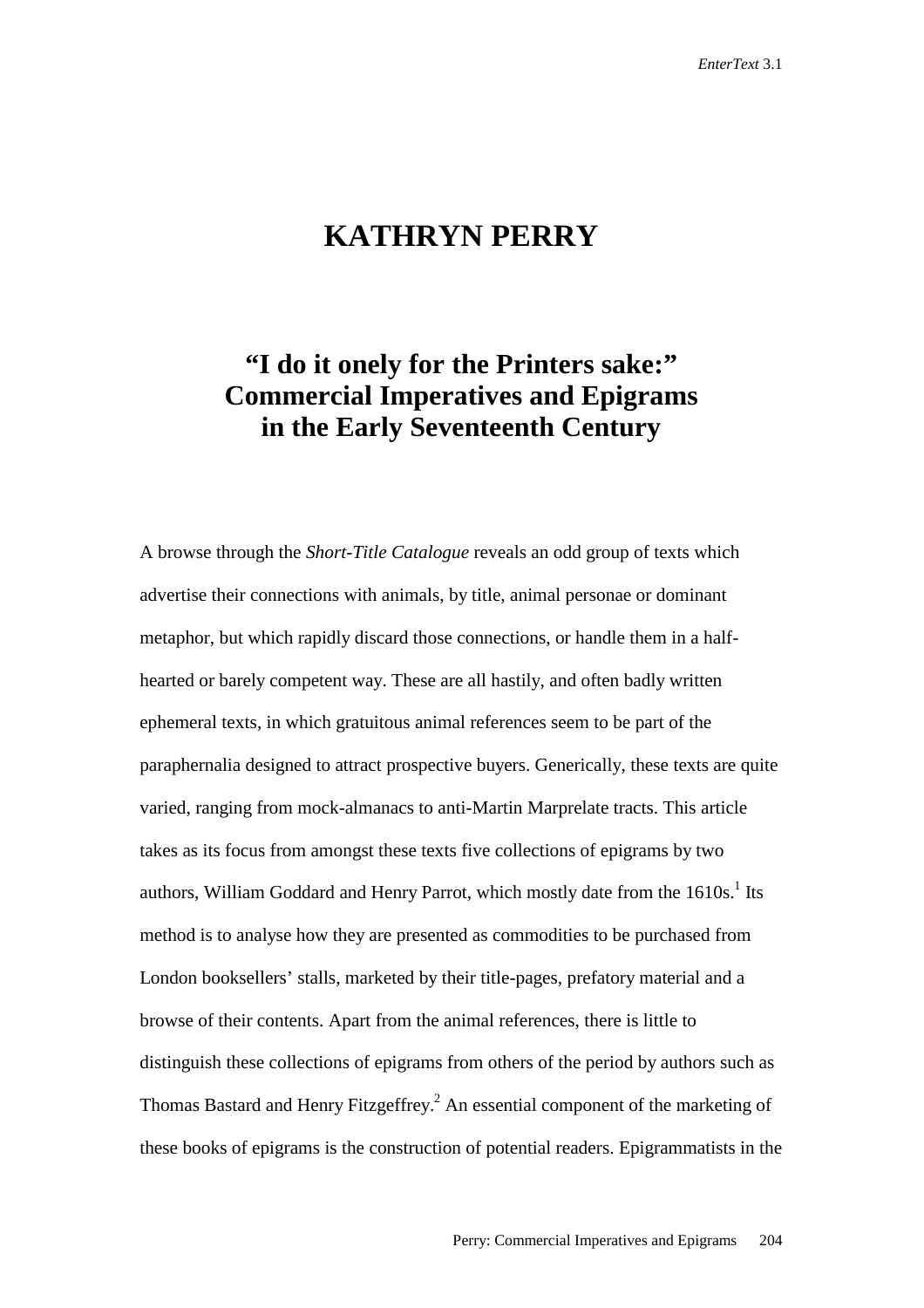1610s go to great lengths to entice desirable readers, that is, successful members of the urban elite, and to reject undesirables—the uneducated, the upstarts, the vulgar. Addresses to readers in collections of epigrams betray signs of the anxieties of their authors, negotiating between commercial pressures and their own social aspirations. These authors do not, however, aspire to anonymity in the public sphere of print: their aim is to attract the right readers, and the right kind of public exposure. The actual readers of the five collections of epigrams to be examined have left no traces. However, other evidence—the material forms of the books themselves, the rhetorical maneouverings of their authors, and the conclusions of social historians—suggest that the epigrammatists' efforts to determine the readerships of their books were doomed to failure. $3$ 

Early modern culture, oral and written, was saturated in references to animal personae and metaphors which criss-crossed hierarchies of class and education. Animal fables, for example, could be used as means to instruct the young and subordinate, doctrinally (via sermons) or grammatically (via Latin primers); they could also be put to sophisticated political purposes, as Annabel Patterson has demonstrated in *Fables of Power*. 4 In the latter case, the supposed simplicity or "lowness" of the animal vehicle is often remarked upon; it simultaneously attracts and deflects penetrating readings. In his *Dialogue of Comfort against Tribulation,* written in the Tower, Sir Thomas More puts the tale of the Ass and his over-scrupulous conscience into the mouth of Mother Mawd: the doubly humble form of the tale—an animal fable told by a woman servant—is protective colouring, discouraging unfriendly readers from taking it seriously; at the same time, More draws attention to the hidden gravity of the tale, which is clearly a commentary on his own predicament: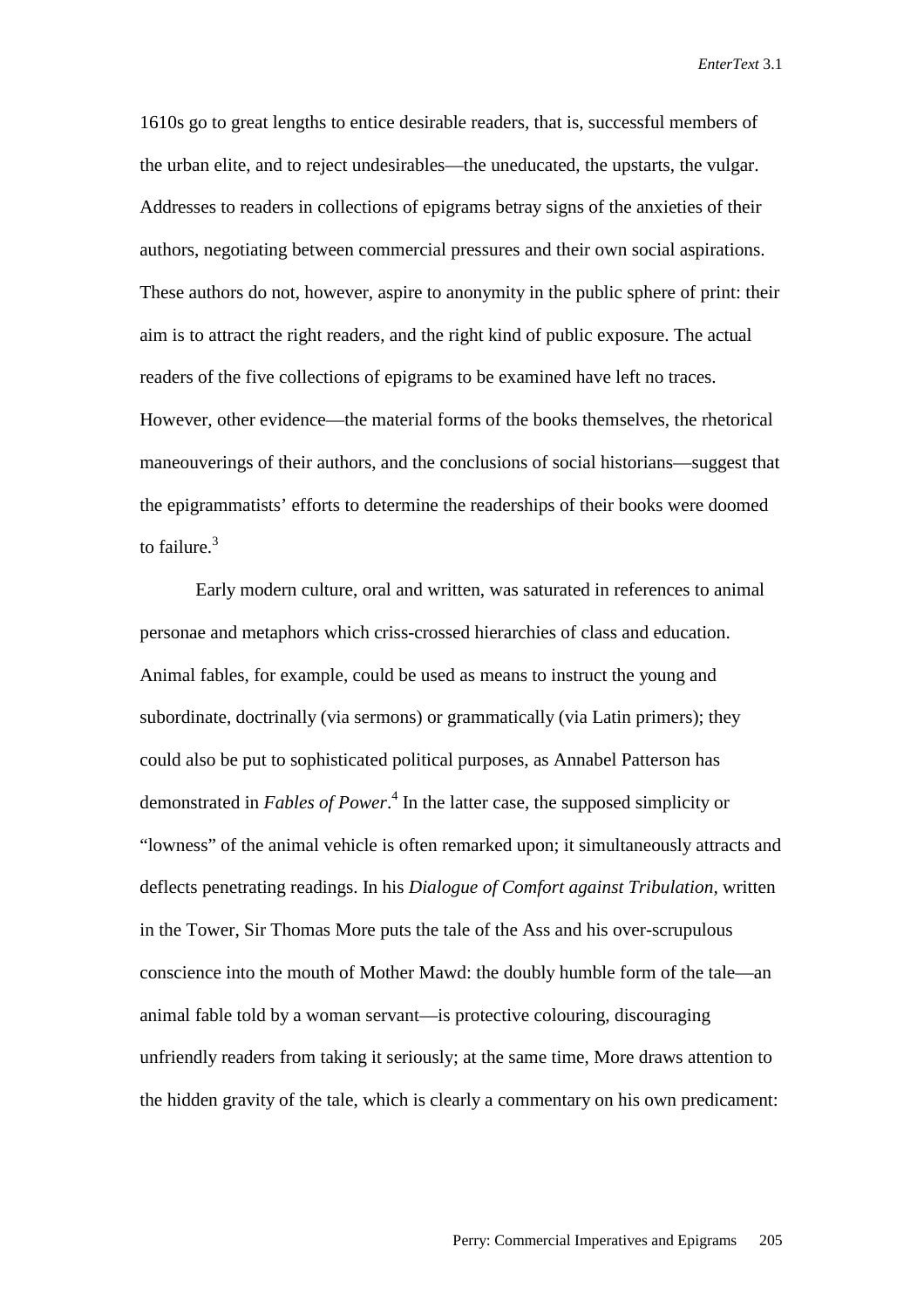She was wont… to tell vs that were children many childish tales but as *plinius*  sayth that there is no boke lightely so bad, but that some good thyng a man may pyk out therof so thinke I that there is almost no tale so folysh, but that yet in one mater or other, to some purpose it may hap to serue.<sup>5</sup>

Similarly, in *Mother Hubberds Tale* of the Fox and the Ape, Spenser insists on the "base" style and "meane" matter of the tale.<sup>6</sup> Despite his disclaimers, there seems to have been a general assumption that the satire applied to Lord Burghley, Queen Elizabeth's chief minister. Spenser's protestations of innocence and triviality were not believed by officialdom, as a letter written soon after the publication of *Mother Hubberds Tale* in 1591 confirms: "thowghe [the tale] be a iest, yett is itt taken in suche earnest, that the booke is by Superior awthoritie called in."<sup>7</sup> The notoriety of *Mother Hubberds Tale* and its successors like Michael Drayton's *The Owle* (1604), help to account for the attraction of animal references. Readers were alert to encoded meanings in such texts, particularly the possibility that they might gibe at "the greatest personages of all estates and callings vnder the fables of sauage beasts."8

Not all texts with talking animals were read as encoded political commentaries; of these, some were designed for socially distinct readerships. At the lower end of this social spectrum, for example, is *Maroccus Extaticus, or Bankes Bay Horse in a Trance* (1595) in which the famous performing horse Morocco speaks to his owner Banks, exposing abuses of concern to citizens, like dishonest tradesmen and exploitative landlords. At the upper end of the social spectrum are whimsical insect fables, originating in court and gentry circles, like Richard Carew's *A Herrings Tayle: Contayning a Poeticall Fiction of the Hardie Snayle* (1598), a mock epic about the adventures of a snail, written in impenetrable alexandrines, or Tailboys Dymoke's *Caltha Poetarum* (published under a pseudonym in 1599), an erotic fantasy about a bumble-bee and a marigold. $9$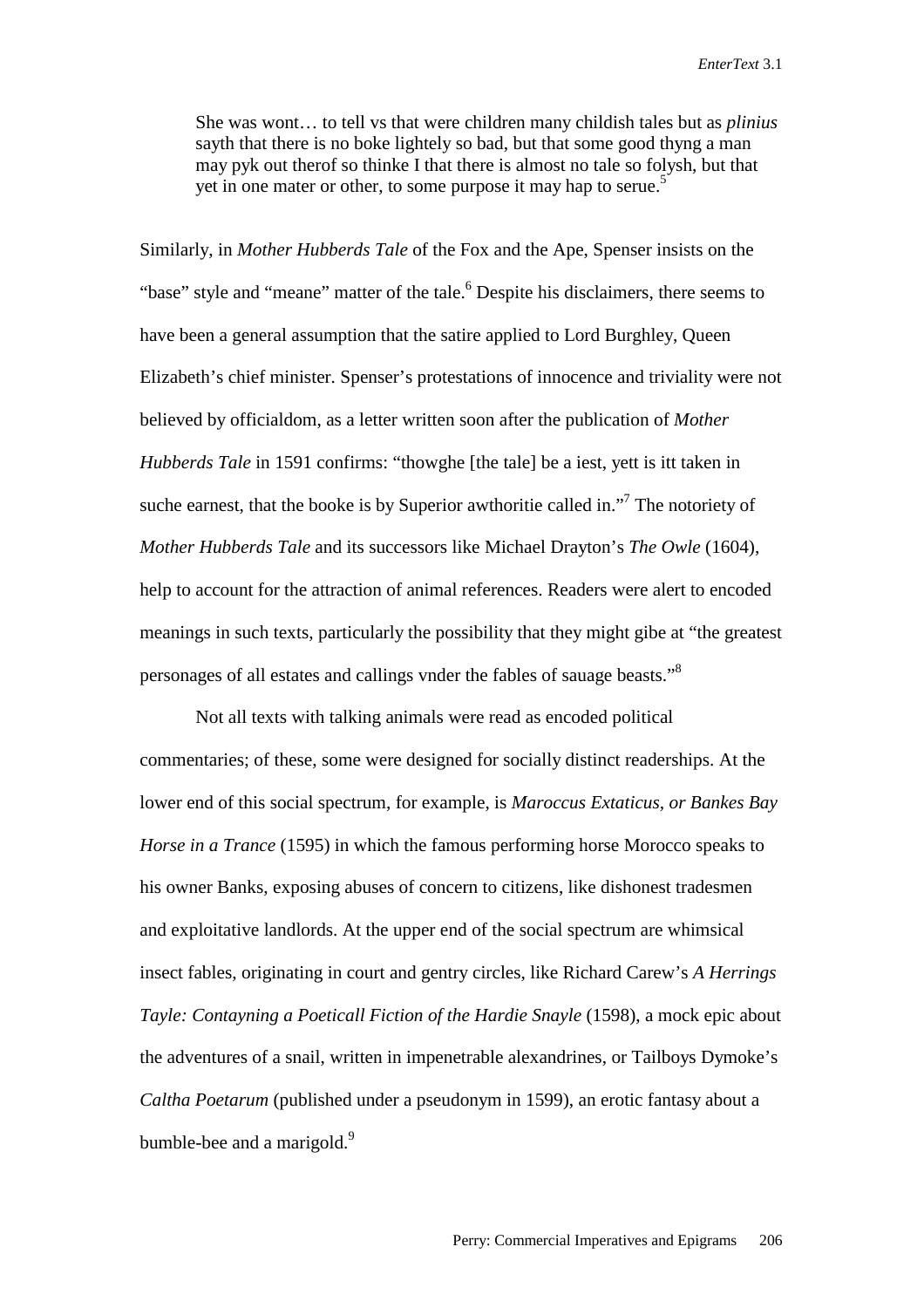Readerships for specific texts and genres tend to change over time, sometimes sliding down the social scale, and texts with animals which drew on their popular associations were particularly vulnerable to social slippage. The beast epic *Reynard the Fox* illustrates this movement; it was originally translated and published by Caxton and used by Spenser as a major source for *Mother Hubberds Tale*. 10 The *Reynard,* set in a king's court, was always a comic, irreverent text, with potential as a vehicle for political allegory. It was reprinted many times in its original form, until a "modernised" version was published in 1620. The original black-letter typeface associated by this date with the native literary tradition and with lower-middling readers—was preserved, with the addition of marginal notes in roman typeface. The marginalia translates the text into an alternative social and ideological context: the king's court is interpreted as the magistrate's court, and the tale of a rogue baron, Reynard, challenging a feudal king becomes a moralising lesson about civic responsibility and conformity. This edition proved popular, and was re-issued several times.<sup>11</sup> The late seventeenth century saw the production of sequels to the original Reynard narrative, which demonstrate its plummeting in social status. In the 1684 *Shifts of Reynardine*, the anonymous author writes an astonishingly patronising epistle to the reader:

Yet, because such Books as these are more frequently read by Persons of mean Vnderstanding, than by Men of sound Judgement; I have good Reason to expect, either less Censure, or more Praise than I deserve.<sup>12</sup>

This brief survey suggests that tensions between high and low, and between the frivolous and the weighty, were always present in any deployment of animal personae and metaphors. The case of *Reynard the Fox* illustrates the beginnings of significant social slippage in the use of literary animals, and an awareness of the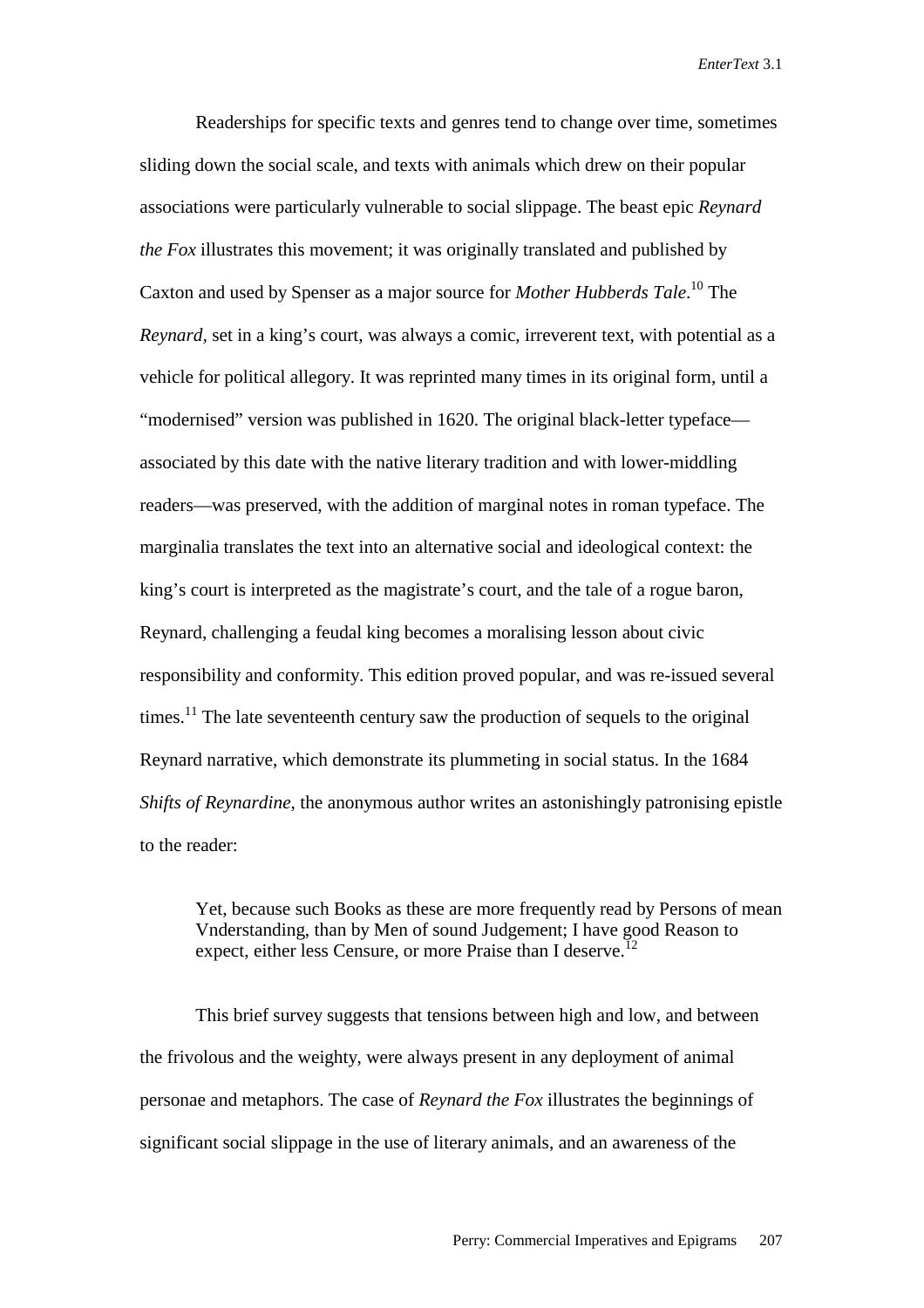increasing gap between popular animals, attracting readers at the lower end of the print market, and the sophisticated animals of *Mother Hubberds Tale*. This gap can be mapped onto the tension between the elite and the popular manifested in collections of epigrams, both as commodities and as examples of a literary form.

It seems appropriate at this stage to look at the economic and social factors influencing the production of collections of epigrams, and at the practice of epigram writing in general. The first issue is the material form most books of epigrams took, and how that determined the ways in which they were described. Possible forms for printed texts ranged from the throwaway broadside to the monumental folio, but the first appearance of most recreational literature (plays, prose fiction or verse) was likely to be in quarto, unbound. An unbound quarto presented a handling and filing problem, outlined by T. A. Birrell: it was unsuitable for the pocket, but would not stand up on a bookshelf. After it was read, it lay around; the top and bottom leaves got dirty, the string tying it up broke, and it disintegrated. It was "a self-destructing artefact," surviving quartos tending to be those which were bound up together.<sup>13</sup> Pocket-book sizes (octavo and duodecimo) seem to have had a different kind of material existence; it is likely that longer pocket-books were bound from the outset. Henry Fitzgeffrey, in his octavo *Satyres and Satyricall Epigrams* (1617), implies that this was so, and presents a case for the desirability of the pocket-book. In the "Postscript to his Book-binder," he says he owes the stationer a good turn for not having published the book in quarto, because the smaller size is of little practical use as waste-paper: "rather contriue mee to the *Smallest size*, / Least I bee eaten vnder *Pippin-pyes,*" or used to wrap drugs in an apothecary's, or to dry tobacco, or as toiletpaper—all common functions for waste-paper.<sup>14</sup>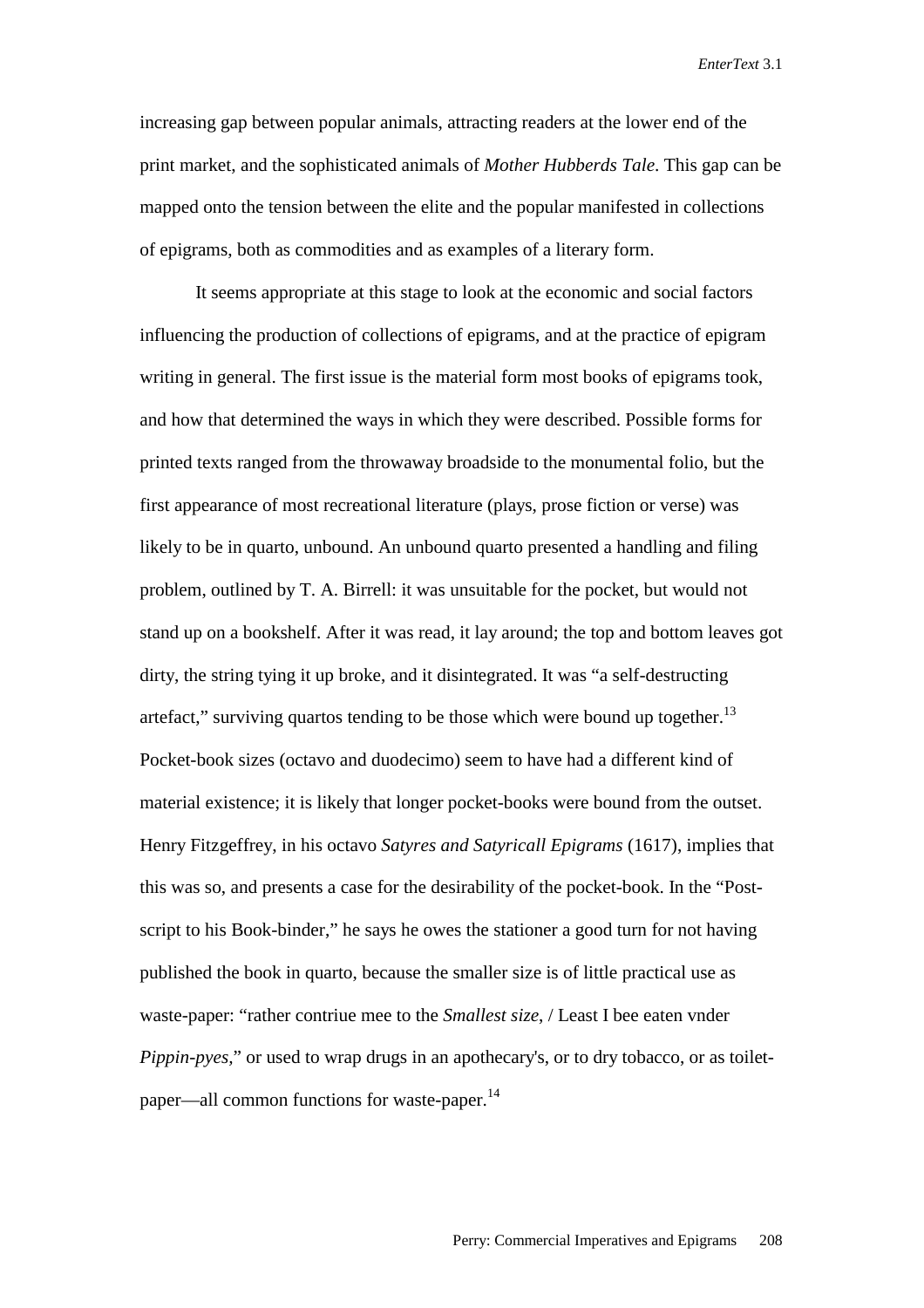Physically, there was nothing much to distinguish a quarto of epigrams lying on the bookseller's stall from a quarto of chivalric romance, or prose fiction, apart from the social indicator of its type-face. The standard term for such a quarto, irrespective of its subject, was pamphlet, which describes the format of the printed object, something between a broadside and a book, rather than its content.<sup>15</sup> Some authors used the term disparagingly—Thomas Bastard, in 1598, distinguishes his epigrams from pamphlets and ballads, while Peter Woodhouse in 1605 cheerfully acknowledges his witty verse satire, *The Flea*, as a pamphlet.<sup>16</sup> Modern practice has tended, retrospectively, to create distinct categories of ephemeral recreational literature: generally using "pamphlet" to describe prose pamphlets by writers like Nashe, Greene or Dekker, and "chapbook," a term coined in the nineteenth century, to describe a chapman's wares. In fact, such categories tended to be jumbled; at the beginning of the seventeenth century, it was possible to envisage a book of epigrams ending up in a chapman's pack. This was the last thing an urban epigrammatist wanted; Henry Parrot ends his address to the bookseller in *The Mastive* with the plea:

 Last, that it comes not brought in Pedlars packs, To common Fayres, of Countrey, Tow[ne], or Cittie: Solde at a Booth mongst Pinnes and Almanacks.<sup>17</sup>

Chartier rightly affirms that "by its form and by its text, the book became a sign of distinction and a bearer of cultural identity."18 However, on first sight, it was not apparent exactly what cultural identity an early seventeenth-century quarto might bear.

The printed book was a joint production, determined by the author, stationer (commonly publisher and bookseller by this period) and printer. Terminology and relationships varied; Parrot, for example, addresses a verse to the bookseller, but it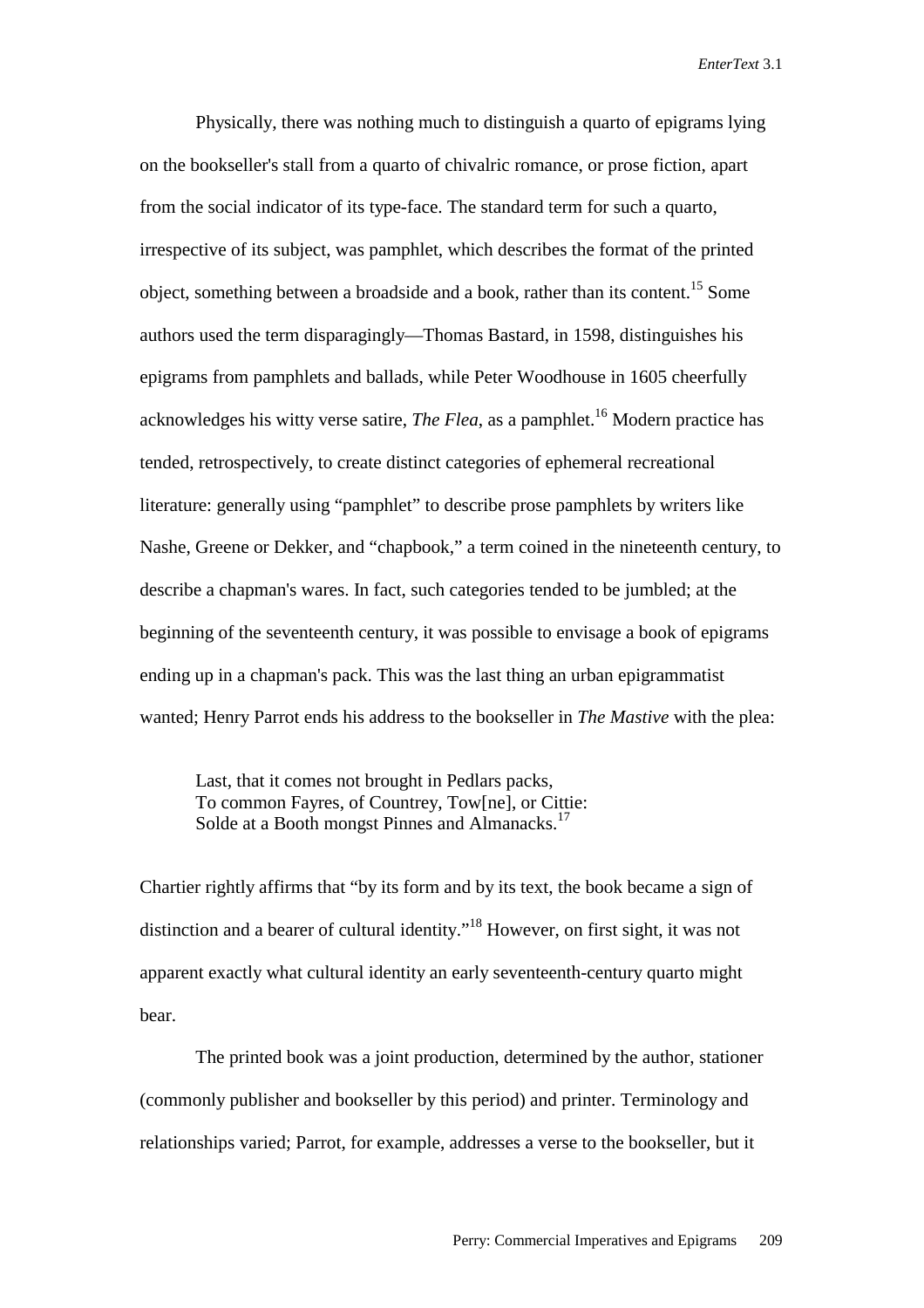begins, "Printer or Stationer, or what ere thou prooue."<sup>19</sup> The most powerful person in this tripartite relationship was the stationer, who effectively owned the manuscript, once it was in his possession, and who determined the presentation and marketing of the book.20 George Wither, admittedly an unreliable commentator as a result of his bitter disputes with the Stationers' Company, specifies the nature of the bad bookseller's control, and priorities:

If he get any written Coppy into his powre, likely to be vendible, whether the Author be willing or no, he will publish it; And it shall be contriued and named alsoe, according to his owne pleasure: which is the reason, so many good Bookes come forth imperfect, and with foolish titles. Nay, he oftentymes giues bookes such names as in his opinion will make them saleable, when there is litle or nothing in the whole volume sutable to such a  $\text{Tytle.}^2$ 

Although Marjorie Plant, in her study of the economics of the book trade, says flatly that "the author had no bargaining power whatever," it is fair to assume that the balance of power in each transaction varied according to the individuals involved.<sup>22</sup> Ponsonby negotiating with Fulke Greville over the 1591 publication of Sidney's *Arcadia*, was presumably more conciliatory than stationers dealing with unknown penurious epigrammatists. Such authors came cheap: among the two hundred and fifty odd epigrams of *Chrestoleros*, Bastard often alludes to his want of money, and petitions the printer for more. He refers to the printer buying his epigrams "at pence a peece," for a book which would sell for sixpence (the price for most pamphlets of average length).<sup>23</sup> On my calculations, Bastard earned something over a pound for *Chrestoleros*, at a time when Henslowe was paying five to six pounds for a play. Since Bastard announces baldly in another epigram "I want an hundred pounds," he had a significant problem. $^{24}$ 

The printed book may have been a joint production, but was not always the result of amicable collaboration. Some books are sites on which contests amongst the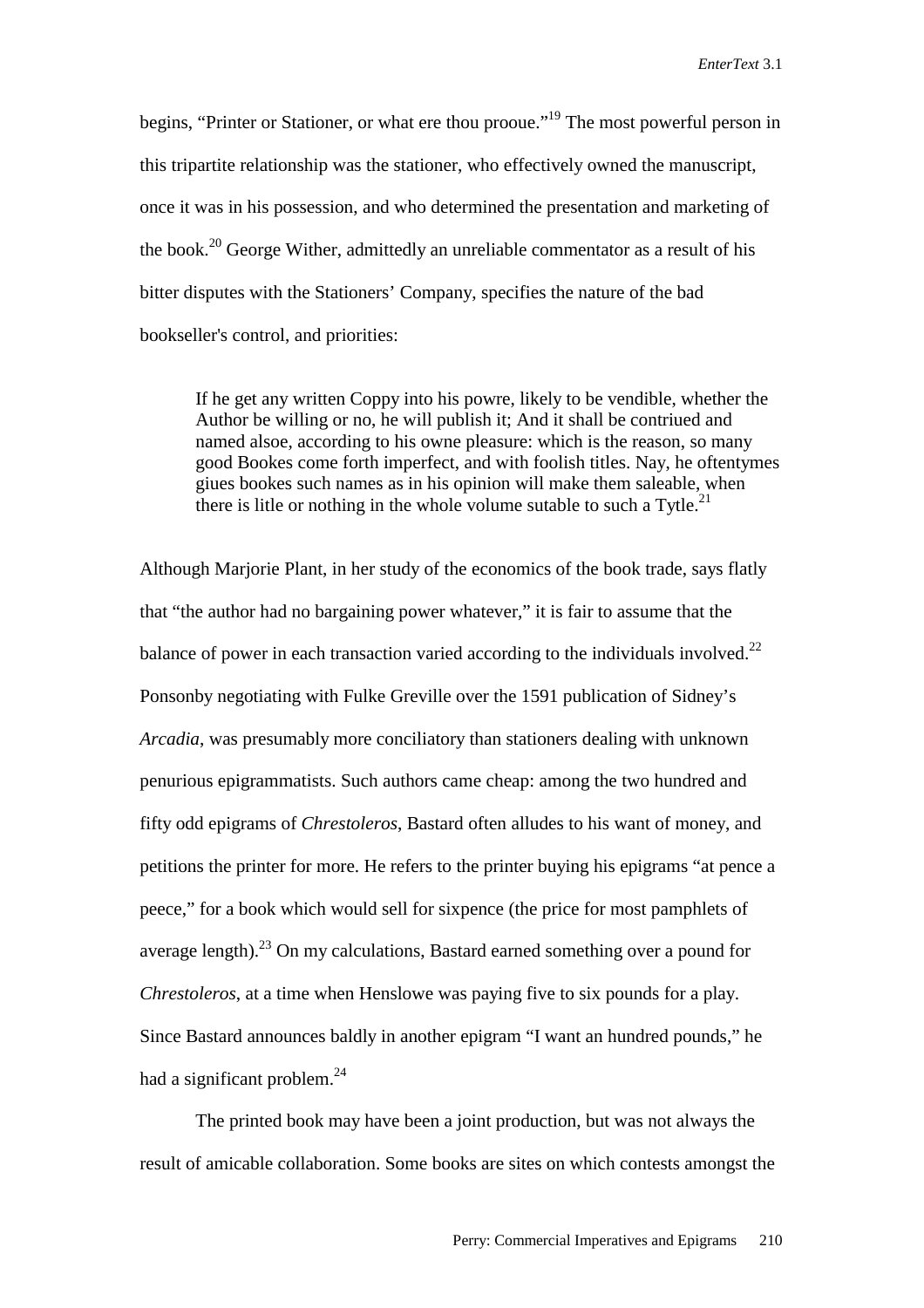author, printer and stationer are played out. The printer, typically, complains about the author's absence from the press, and failure to correct errors, while the author complains about the stationer's appropriation of his manuscript, "priuate *Notes*" put on "publique *view*," and overbearing demands.<sup>25</sup> The author's often disingenuous complaints are less interesting than the fact that the stationer chooses to include them in the final edition, not merely tacked onto the beginning or the end of the book, but sometimes buried in the middle. One explanation is the fore-grounding of the authorfunction—the author's name and public persona—in the presentation of printed books; it is ironic that, despite the author's weak position in relation to the stationer, print culture inflated the author-function.<sup>26</sup> It is possible that the stationer sometimes attempted a kind of double-bluff, including abuse of himself as a gesture designed to reassure readers that the author and text are superior to the democratising culture of print.

The epigrams under discussion were produced at a period when, as Arthur Marotti argues, manuscript and print systems interpenetrated.<sup>27</sup> One reason for the persistence of manuscript circulation in the seventeenth century was its opposition to the demotic force of print. Those who participated in this culture felt part of a social and intellectual elite; those who opted for print were often self-conscious about their choice.28 In its relationship to readers, manuscript culture differed from print culture not only because it permitted readers to change texts in the process of transmission, but because manuscripts were launched within a community of known, or readily anticipated, readers.<sup>29</sup> Within this system, authors could have fairly clear expectations of their initial readers—that is, before the manuscript escaped into a wider, unauthorised circle of readers, and perhaps eventually into print. In the print marketplace, authors could not, despite their insistence on constructing desirable and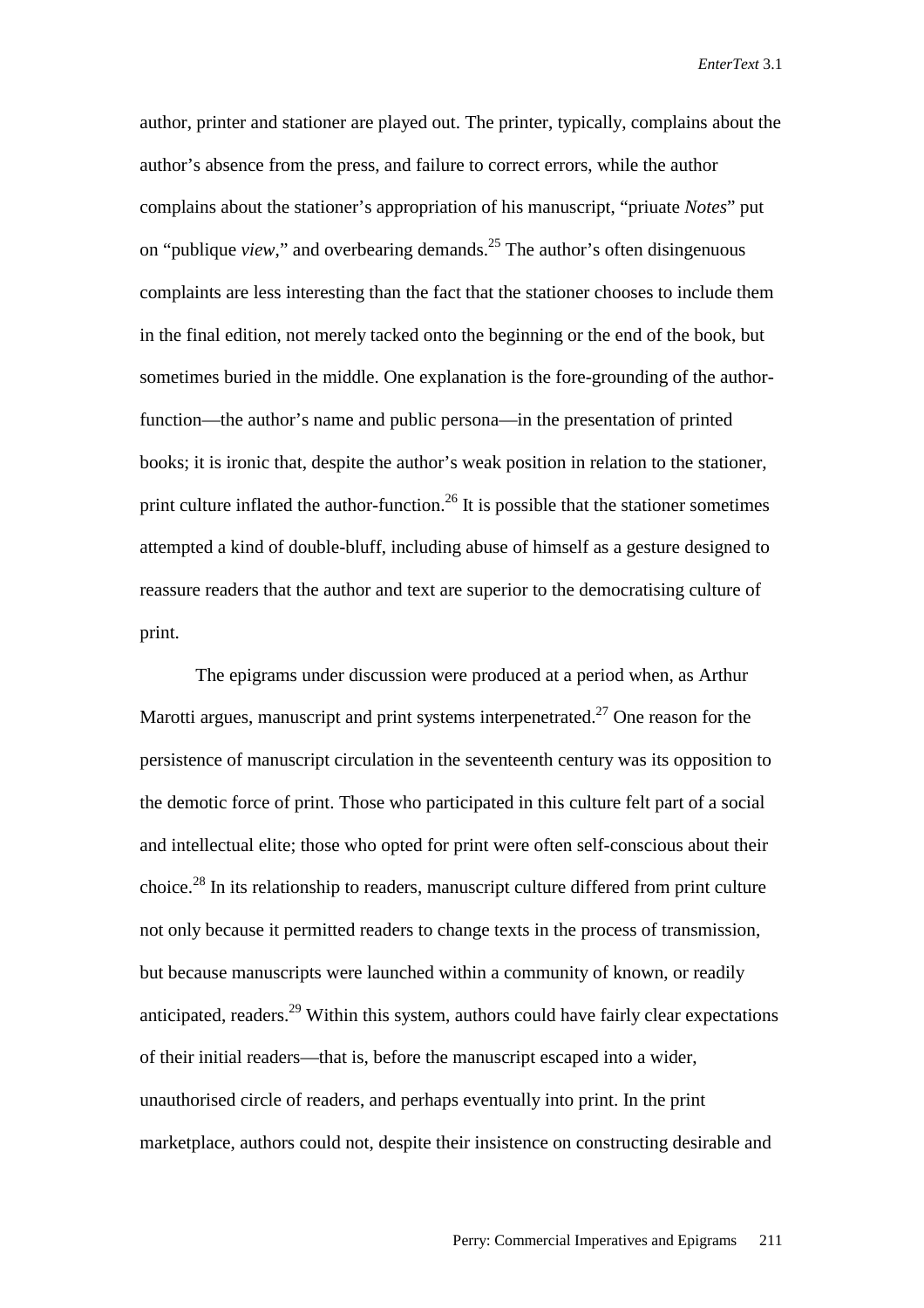undesirable readers in epistles to them, choose their purchasers and readers. Woodhouse's pragmatism on this issue seemed to elude most authors:

I will neither call thee gentle nor vngentle reader, for I knowe not thy disposition: neither will I terme thee learned nor vnlearned, for I was not acquainted with thy education.<sup>30</sup>

There is no reason to suppose that author-constructed readers of print, whether "Gentlemen, and those that are gentle," or "persons of mean Understanding," bear much resemblance to actual readers. $31$  The purchaser-reader is under no obligation to buy the identity fashioned by the author, and may be instead a fantasist, aspirational reader, or a reader indulging in lower-class tastes, or a complacent reader pleased at the hostility the author shows to "wrong" readers, classing himself (however inaccurately) as a "right" reader. In Richard Helgerson's words, "print makes readers  $kings.$ <sup>32</sup>

Polarising different kinds of readers is a characteristic tactic in epistles to readers, in texts of all sorts. At its simplest, this consists of the contemptuous rejection of readers who have not reached the desired level of literacy; Middleton, for example, concludes his epistle to *Father Hubburds Tales* with the endorsement, "Yours, / If you read without spelling or hacking" (that is, hesitating).<sup>33</sup> The polarisation of readers into the "wiser" or "learned" versus the "simpler" or "vulgar;" the "better sort" versus the "ruder" or "meaner," was widespread, a manifestation of what Keith Wrightson has described as "the language of sorts," a vocabulary of informal social description. Up to the middle of the seventeenth century, the language of sorts was, according to Wrightson, an "essentially dichotomous perception of society," which differentiated between the favoured group and those excluded from it.<sup>34</sup> It was a language, therefore, full of the potential for conflict. The term "middling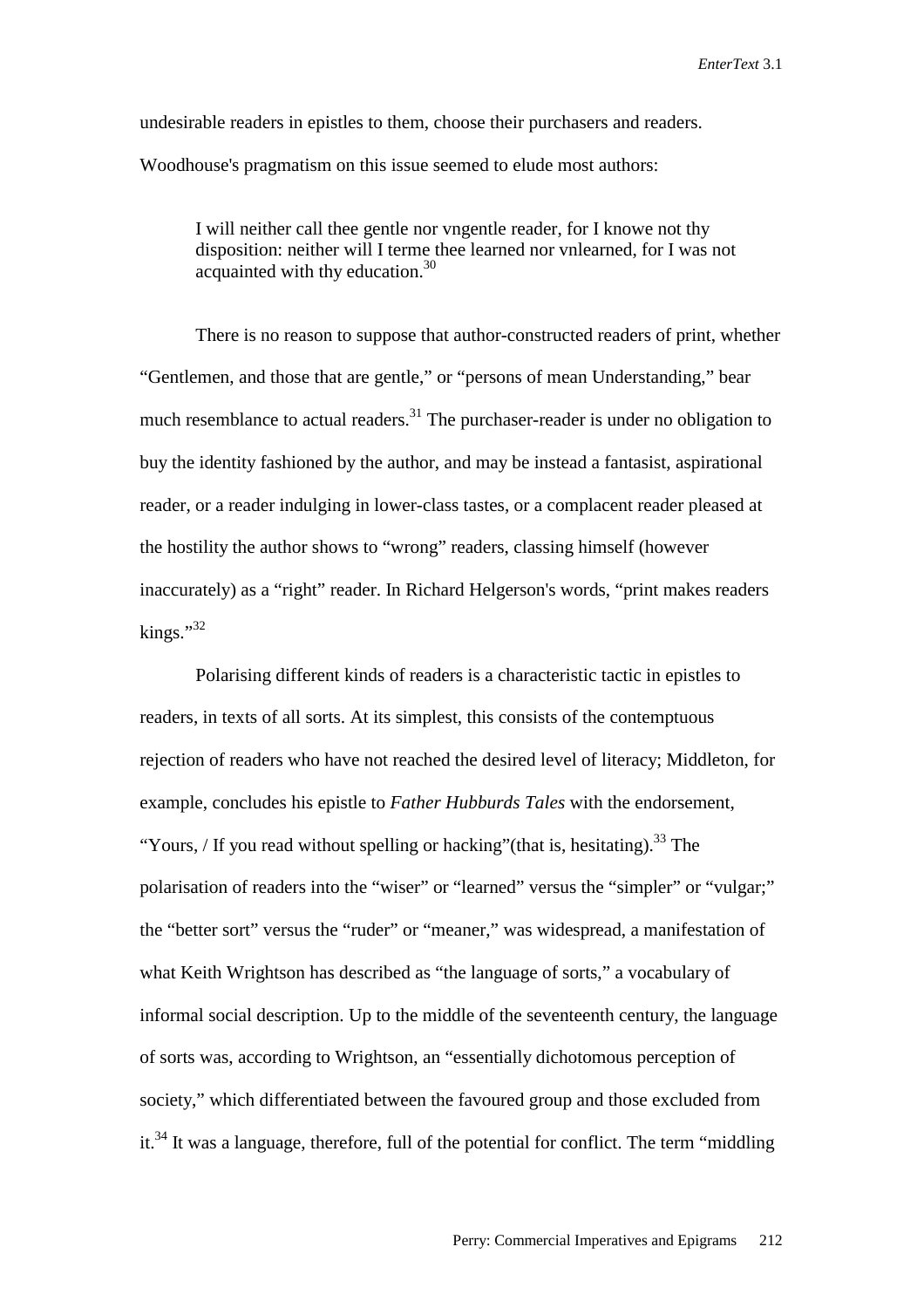sort," which introduced a new element into this bi-polar language, was not in common use until the 1640s; Wrightson argues that, prior to this period, contemporaries were certainly well aware of the existence of a middle range of people, but that "the anxieties and hostilities attending social and cultural polarization cast the 'middle sort' into conceptual shadow."<sup>35</sup> This was despite the fact that, because of London's rapid growth and change, many urban dwellers lived in the middle, in that conceptual shadow where the distinctions between the citizen and the gentleman were often blurred: the sons of citizens or yeomen could become gentlemen through education in the universities or the Inns of Court; younger sons of landed gentlemen might become apprentices.<sup>36</sup> In the lives of many of the authors of the period—Spenser, Shakespeare, Jonson, Drayton, Nashe—such movements up and down the social scale were played out.

An acute awareness of social status is characteristic of the content, and practice, of formal verse satire and of its poor relation the epigram in the  $1590s$ .<sup>37</sup> Epigrams were often associated and published with satires—for example, in Guilpin's collection *Skialetheia* in 1598—and occasionally adopted their railing tone. The epigram flourished initially in coteries—at court, where it was practised by Sir John Harington and his imitators, and at the Inns of Court, whose adversarial culture provided the ideal training for barbed literary utterances or "paper bullets."<sup>38</sup> Some of the authors who exploited the form after the 1590s had little or no connection with the Inns, but continued, in print, the fiction of youthful *sprezzatura* and gentlemanly negligence associated with the earlier epigrammatists. In *The Gull's Hornbook* (1609), Dekker mocks the upstart who affects this pose:

If you be a poet, and come into the ordinary (though it can be no glory to be an ordinary poet), order yourself thus… after a turn or two in the room, take occasion, pulling out your gloves, to have some epigram, or satire, or sonnet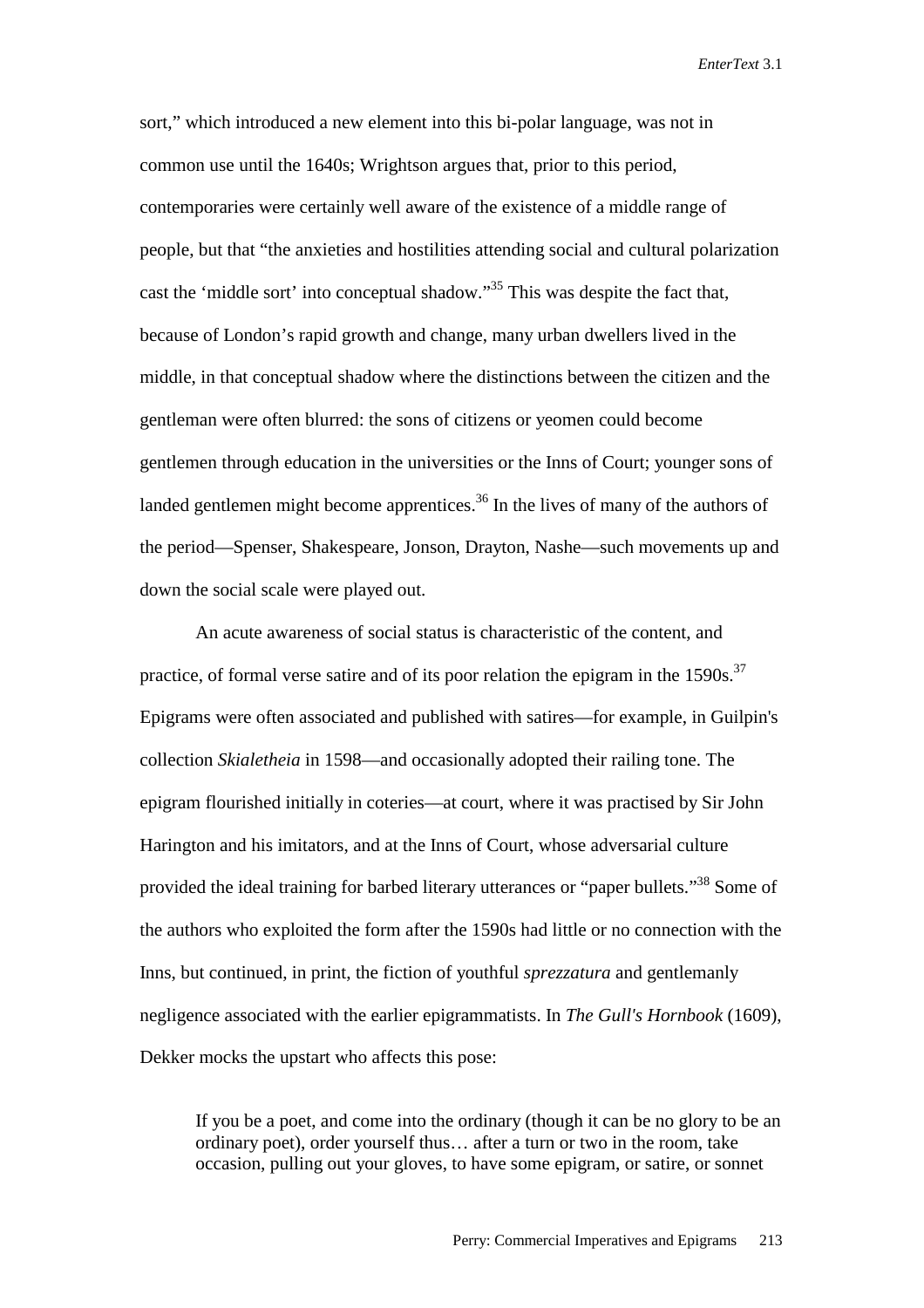fastened in one of them, that may, as it were unwittingly to you, offer itself to the gentleman.<sup>39</sup>

Parrot speaks to the reader in the voice of Dekker's gull when he stresses his casual approach to creativity: "in briefe, I would be thought as guiltlesse of blaming, as I was carelesse of the lines composing."40 The epigram, marked by its elite origins and classical antecedents, was perceived to be distinguished by its ability to make a witty point or terse comment, as Dekker's and Parrot's comments suggest, rather than tell a story. Jonson, in conversation with Drummond, disparaged Harington's epigrams as mere "narrations," rather than true epigrams. Bastard goes further, labelling the taste for stories as archaic and uneducated; he contrasts his epigrams, full of "matter," with pamphlets and ballads full of "whole legends of the rustie store, / Of stories and whole volumes voyde of sense."<sup>41</sup>

Manley sees the epigram as peculiarly vulnerable to downward social mobility, because of its tendency to slide away from its classical beginnings into association with primarily oral, popular forms like jests and proverbs.<sup>42</sup> The epigram (often read with the assumption that it referred to recognisable individuals or current events) was perceived as ephemeral, with a throwaway topicality. Weever compared epigrams to almanacs, serving only for the year in which they were made, and out of date by the time they appeared.<sup>43</sup> The pressures on epigrammatists—built-in obsolescence, the need to demonstrate gentlemanly flair, the tightrope-walk between the elite and the popular—were imposed in an increasingly crowded market, which peaked in the 1610s, when there were roughly three times as many published collections of epigrams as in the preceding and following decades.

Jonson, whose *Epigrams* appeared first in his folio *Workes* in 1616, is widely credited with reversing the rapid decline of the form. Far from being casual or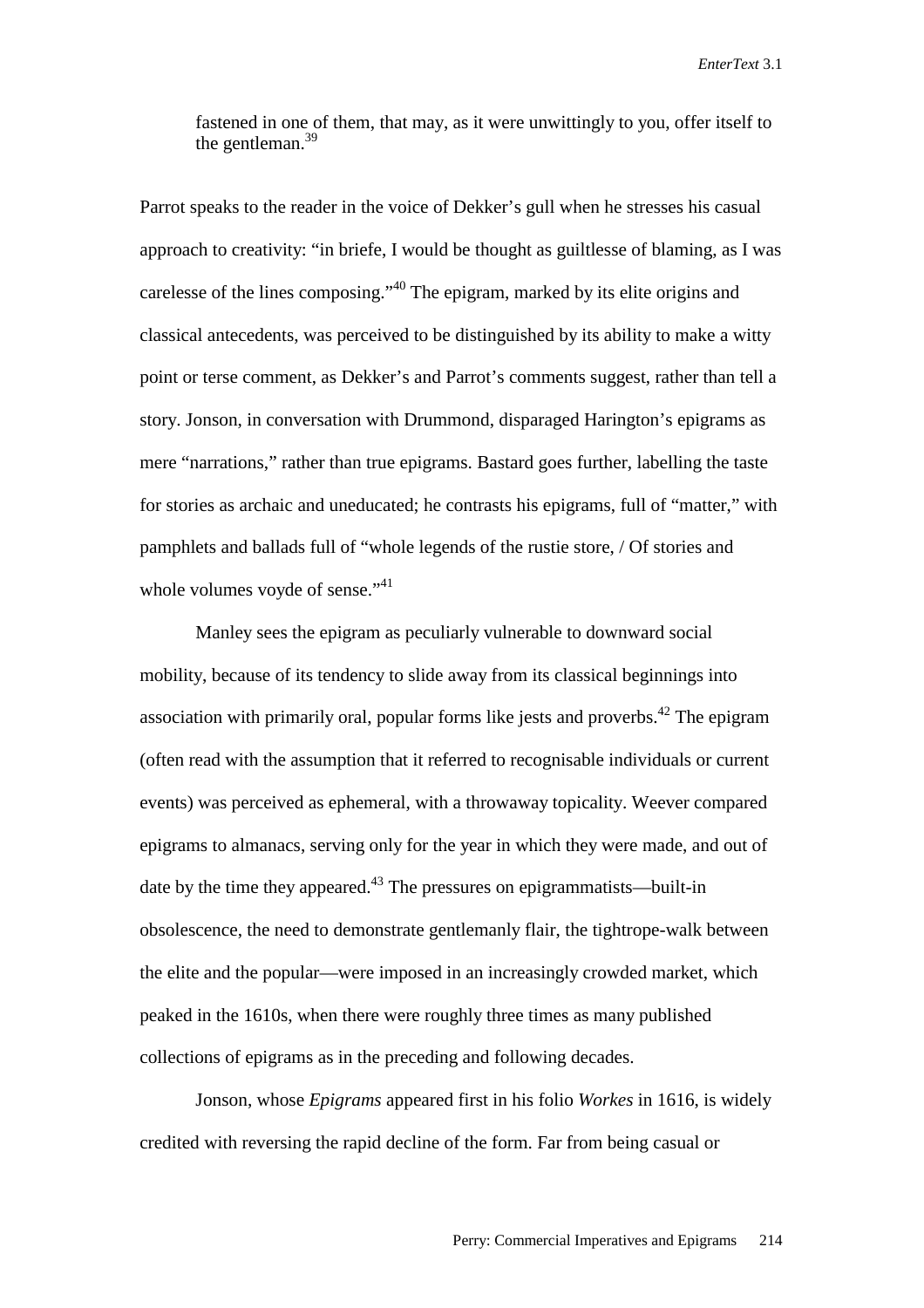ephemeral, Jonson proclaims that his epigrams are "the ripest of my studies," permanently memorable, urbane, rather than malicious, and morally responsible, rather than scurrilious.<sup>44</sup> The collection forms a key part of Jonson's Folio, that major event in the history of the "bibliographic ego," as Joseph Loewenstein describes it.<sup>45</sup> However, Jonson's epigrams are the exception that proves the rule. The collection was first entered on the Stationer's Register in 1612 by a printer who died soon after, and was obviously intended to be published as a quarto, as the first three epigrams, "To the Reader," "To my Booke" and "To my Booke-seller," make clear. In these verses, Jonson makes defensive and anxious gestures similar to those of his contemporaries.

In the epigram "To My Booke-seller," Jonson follows what amounted to a minor convention—a repudiation of any kind of advertising. This took the form of petitioning the bookseller to display the book only on his stall:

 But craue For the lucks sake, it thus much fauour haue, To lye vpon thy stall, till it be sought; Not offer'd, as it made sute to be bought.<sup>46</sup>

The epigrammatists have a horror of their title-pages being posted on walls, or distributed to the public, because of their fear of the contaminating gaze of common people. Parrot, for example, begs on his book's behalf "that on Posts, by th'Eares it stand not fixt, / For euery dull-Mechanicke to beholde.<sup> $,47$ </sup> In preference to what Jonson calls the "vile arts" of publicity, the epigrammatists claim they would rather their books failed to sell, and were remaindered as waste paper. As Marotti points out, his use of this histrionic gesture indicates that Jonson could not be referring to the folio, but to the planned 1612 quarto which, if it had been published, probably would have had a similar fate to other such quartos.<sup>48</sup>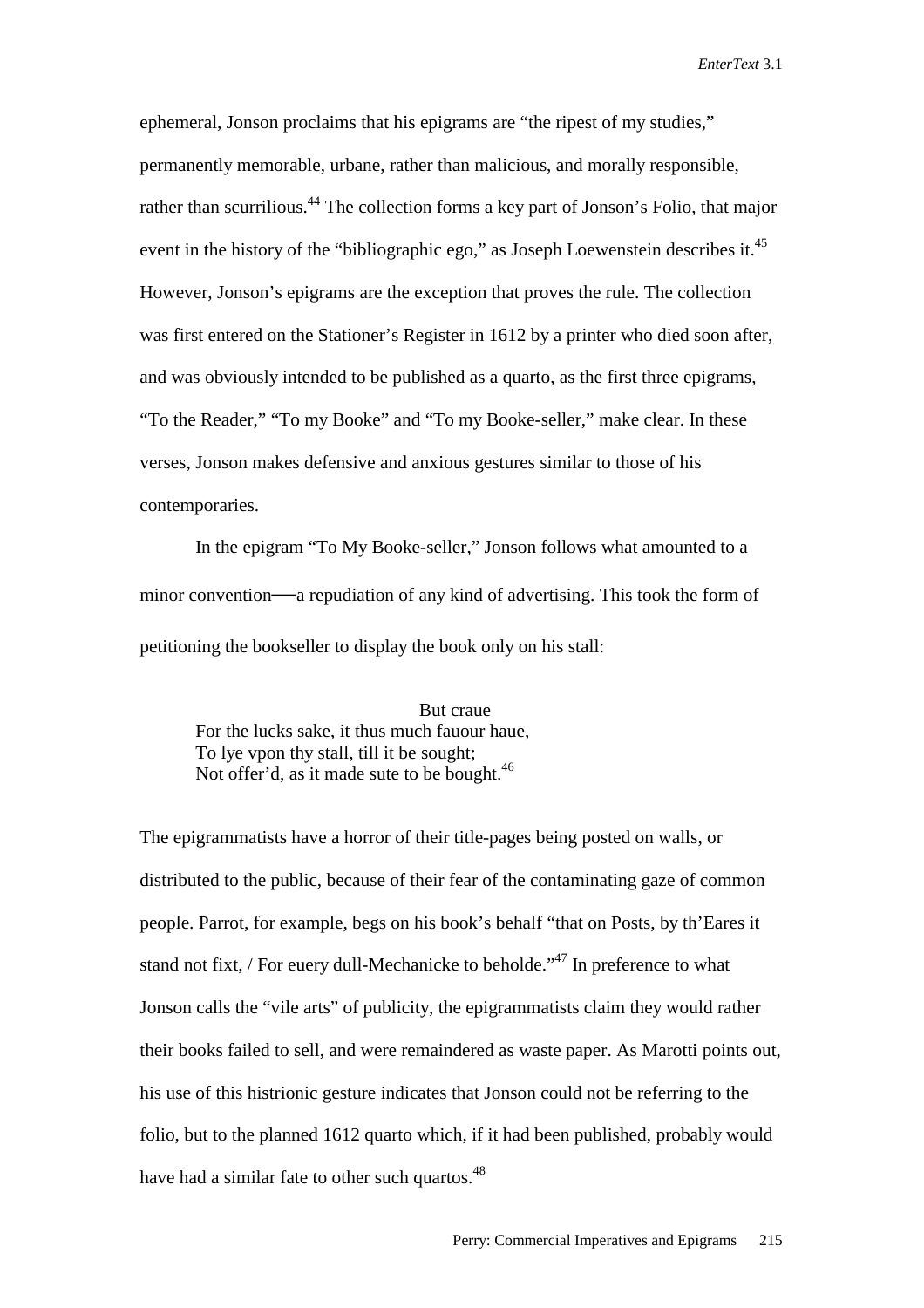Whether it was advertised or not, a collection of epigrams lying on a stall needed to be distinguished from others for it to sell in an over-crowded market and, despite their disclaimers, authors with names of less celebrity than Jonson's, in collaboration with their stationers, needed devices to attract attention. One of those devices was the fore-grounding of animal references—in the title, in the title-page illustration, or as a conceit in the formation of the author's persona or the epigrams themselves. There were two epigrammatists in particular—William Goddard and Henry Parrot—whose collections exploited this practice.

Goddard, a one-time member of the Inner Temple and a soldier stationed in the Netherlands, was enthusiastic about animal metaphors and allegories. The full title of his first collection, published around 1599, is *A Mastif Whelp with Other Ruff-Island-Lik Currs Fetcht from amongst the Antipedes. Which Bite and Barke at the Fantasticall Humorists and Abusers of the Time,* illustrated with a mastiff springing to the attack. The title positions this book in the tradition of the rough, biting, snarling satirist, as opposed to the older tradition of the honest, plain-speaking revealer of abuses. Goddard boasts, in the epistle to the reader, of the savagery of his mastiff, who hunts down the most intimidating opponents. The dog device is also used as a structural principle: the first series of verses is followed by the supposedly milder series, "Dogges from the Antipedes," dealing with what Goddard thinks of interest to women—fashion and gossip.<sup>49</sup>

Parrot's 1615 collection attaches itself to Goddard's earlier book, being entitled *The Mastive, or Young-Whelpe of the Olde-Dogge* and showing the mastiff on the title-page in the same stance as *A Mastif Whelp*. That this title was not simply foisted on the book by the stationer is demonstrated by the signed epistle to the reader, which adopts the snarling tone suitable to a dog, and elaborates on the dog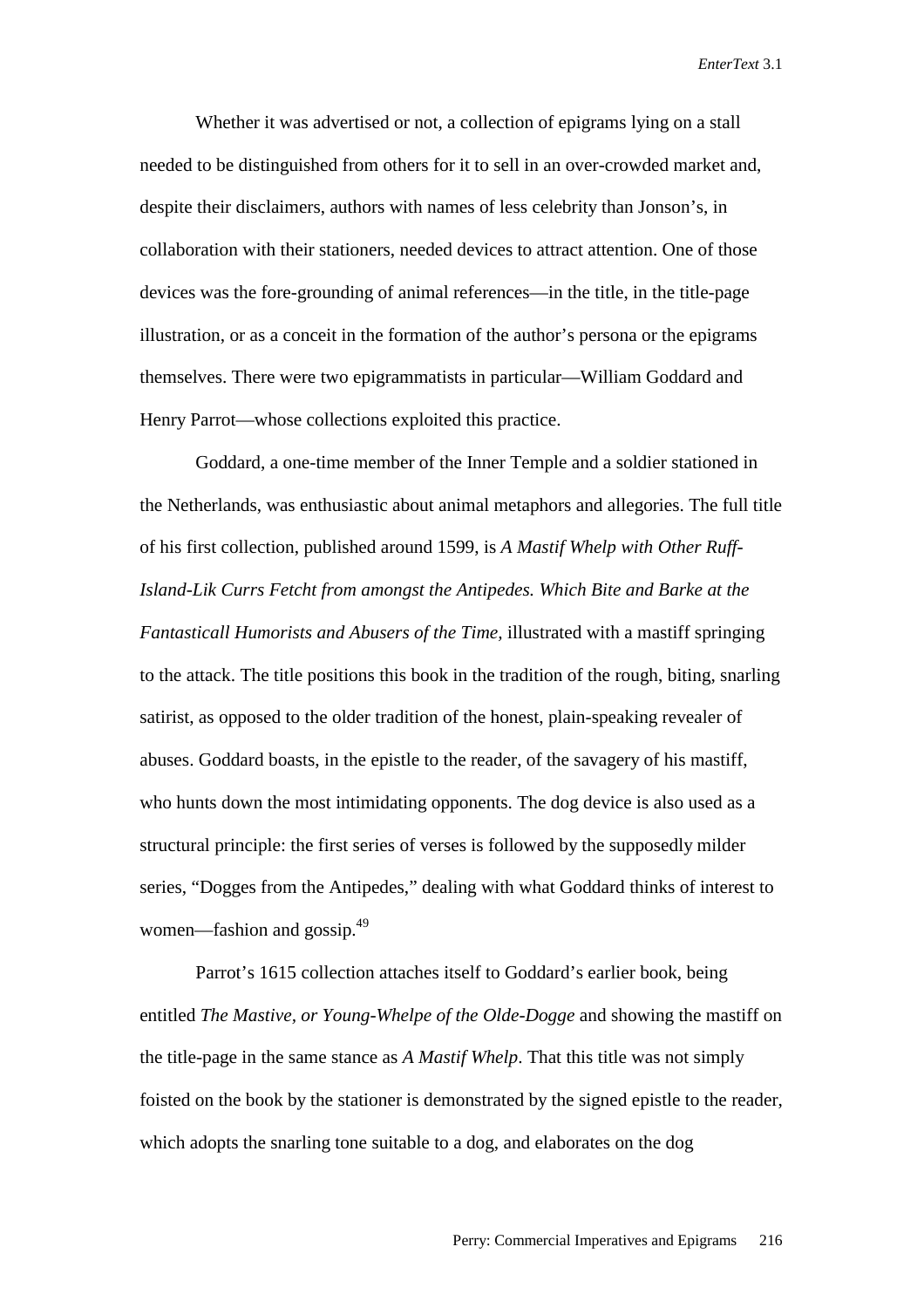reference—Parrot's critics are "barbarous or fowle-mouthed *Mungrells*" who will be left to the "lashing *Dogge-whipper*."50 Parrot and his stationer may have been influenced in the choice of the dog image because of the impact of a book published earlier in the same year—Joseph Swetnam's *The Araignment of Lewde, Idle, Froward and Unconstant Women*, in which he represents himself as Cerberus. Animal epithets are common in invective and satire, but Swetnam may have regretted his choice, since the responses to him, by Rachel Speght and "Constantia Munda," mockingly imagined him as muzzled, or a mad dog returning to his vomit.<sup>51</sup>

In the same year, 1615, Goddard published his second collection of epigrams, *A Neaste of Waspes*. The wasps are the one hundred and two epigrams which Goddard commands to seek out and sting his targets, perpetuating the misanthropic, biting tendencies of *A Mastif Whelp*. Fitzgeffrey approved of Goddard's wasp conceit and the resulting epigrams, many of which use animal metaphors, or brief animal fables, focusing on the court.<sup>52</sup> The significance of some of these epigrams is clearly political, focusing on the favourite Robert Carr, the "dunghill Carr" or Jackdaw.<sup>53</sup>

Goddard's animal references—particularly the politically motivated ones have a logic and coherence that is missing from Bastard's half-hearted animal epigrams in *Chrestoleros*. Bastard writes of viewing the caged lions in the Tower, of the imitativeness of apes, and of Banks's horse, and immediately follows these verses with an epigram to the reader:

 Some will perhaps condemne my foolish veyne, For that of Dogs, Lyons, and Apes I speake. But if they knewe the cause they would refrayne. I do it onely for the Printers sake. The simple must haue something for their humour, And hauing somthing they my booke will buy. Then gayneth he by whome I am no looser. So is he satisfide, and they and I. Some will giue sixe pence for a witty touch,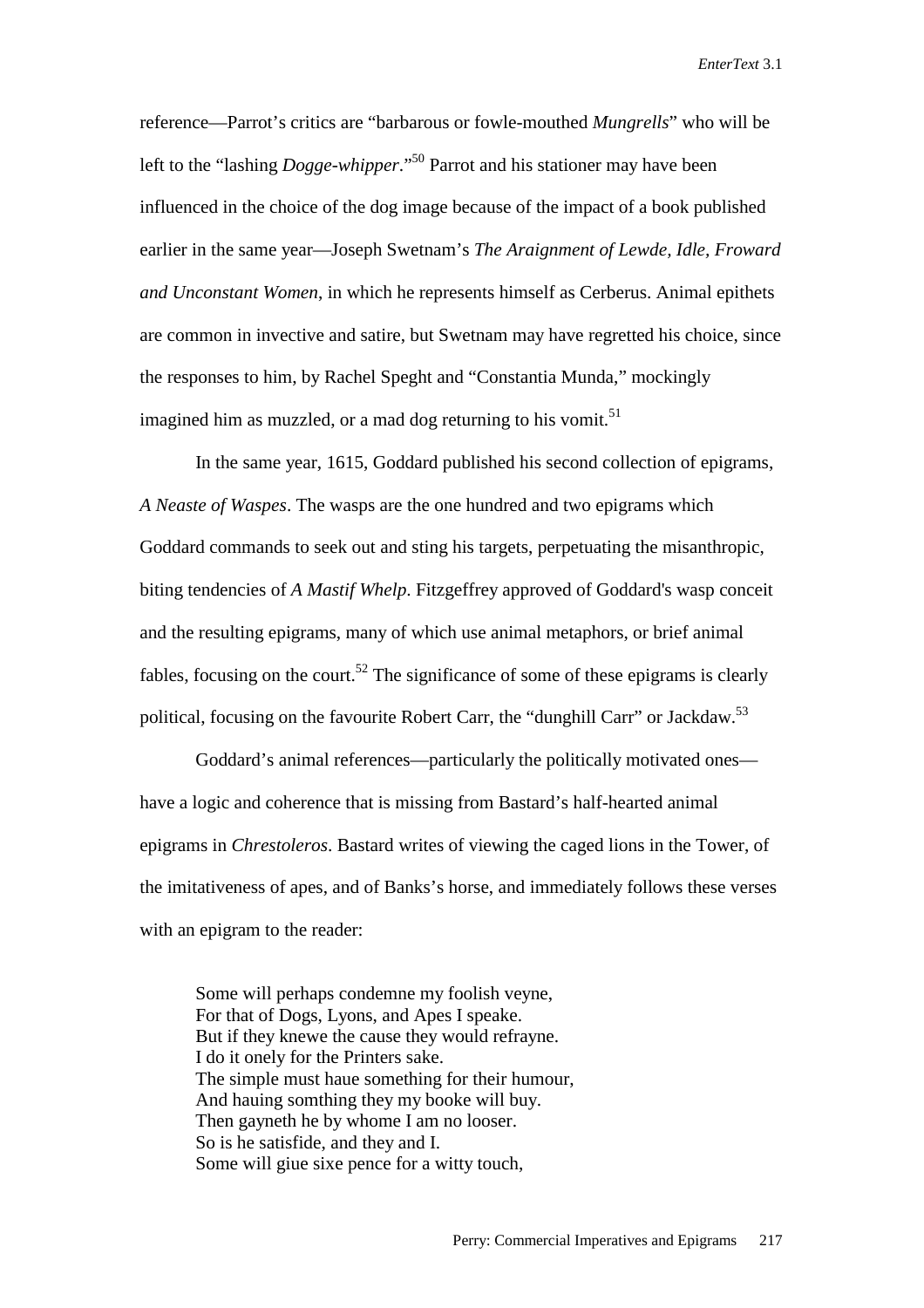And some to see an Ape will giue as much.<sup>54</sup>

Many of the anxieties of the epigrammatist are encapsulated here—the ambivalent cultural status of textual animals, commercial pressure from the stationer or printer, and the divided readership imagined by the author, since he is not addressing the "simple" reader who has just read the previous three epigrams, but a superior reader and confidant.

Bastard may have been reluctant to use spurious animal references to attract readers, but Parrot was not. His first collection of epigrams was *The Mous-Trap* in 1606, illustrated on the title-page with a mouse approaching the bait in a remarkably elaborate trap. Included in the prefatory material is a verse "To the Curious:" the scenario is the bookshop, where the prospective reader pauses to pick up this very book. Parrot imagines his ideal reader and the desired moment of engagement with the new book: "And why the Mouse-trap, quoth my Caualyer? / and looking further (saies) *What haue we heere*?"55 This "Caualyer" is the prototype of the would-be gallant described by Dekker, who spends his morning browsing amongst the bookstalls in Paul's churchyard.<sup>56</sup> The bait which entices this reader to buy is complex— "And why the Mouse-trap?" can be answered in several ways. In the first place, "The Mouse-trap" is the name of the play with which Hamlet plans to trap Claudius. There are indications that Parrot himself was an actor at one time; the reference to *Hamlet* exploits the play's recent success and, possibly, Parrot's theatrical connections. The appeal of *The Mous-Trap* as an animal metaphor is suggested in the rest of the prefatory material. This book, Parrot explains, is neither philosophy, nor learned poetry, but "home-spun russet" which "suteth some that weare it."<sup>57</sup> The affectation of simplicity and plainness becomes a game in the epistle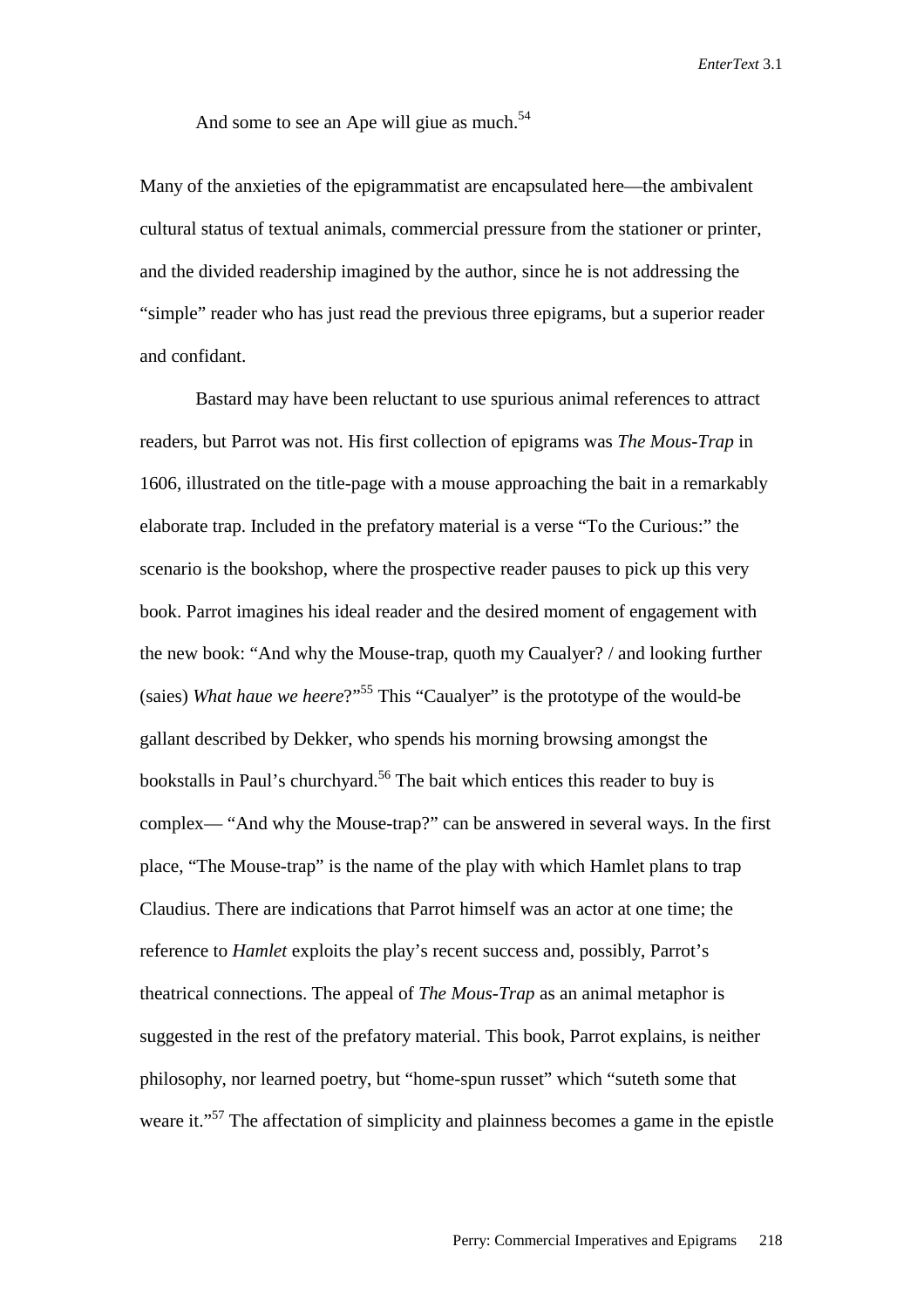"To the plaine-dealing Reader;" Parrot adopts the pose of the native, plain-speaking satirist and assumes a reader prepared to play this game:

I could haue said *Right Courteous, woorthy, and respected Reader*, but that you knowe were to insinuate; which in a preface of so plaine consequence I hold most friuolous and vnnecessary.<sup>58</sup>

The dedication also has an oblique reference to another way of reading animals:

Alasse you see tis but the silly Mouse, I onely aime at, for any greater or more venomous vermine, I leaue them altogether to the cunning *Rat-catcher,* (my little trap being much too weake and vnable to hold them.)<sup>59</sup>

The targets of Parrot's epigrams—the mice—are merely social (prodigals, fashionvictims, prostitutes), not the more important political rats trapped by ambitious satires like Spenser's *Mother Hubberds Tale*, with which, nonetheless, Parrot seeks to establish distant kinship.

*The Mous-Trap*'s presentation is transparently opportunistic—there are no references to mice or traps after the first few pages. The tactics of Parrot's next collection of epigrams to foreground animals are rather different. This book is *Laquei Ridiculosi,* or *Springes for Woodcocks* (1613) —an octavo, in this case, of four hundred and thirty-nine epigrams, many of them recycled from the earlier collection. Its title-page uses the same devices as *The Mous-Trap*: "Springes for Woodcocks" is also a quotation from *Hamlet*, in this case, illustrated with unlikely-looking woodcocks in sprung traps.<sup>60</sup> It is possible that this title-page represents the stationer's, rather than the author's, decision to repeat a formula which successfully sold *The Mous-Trap*. In his prefatory material Parrot makes several references to his anger that these "idle toyes" have been printed without his permission.<sup>61</sup> The stationer in this case was not the same as the stationer for *The Mous-Trap*; it may be that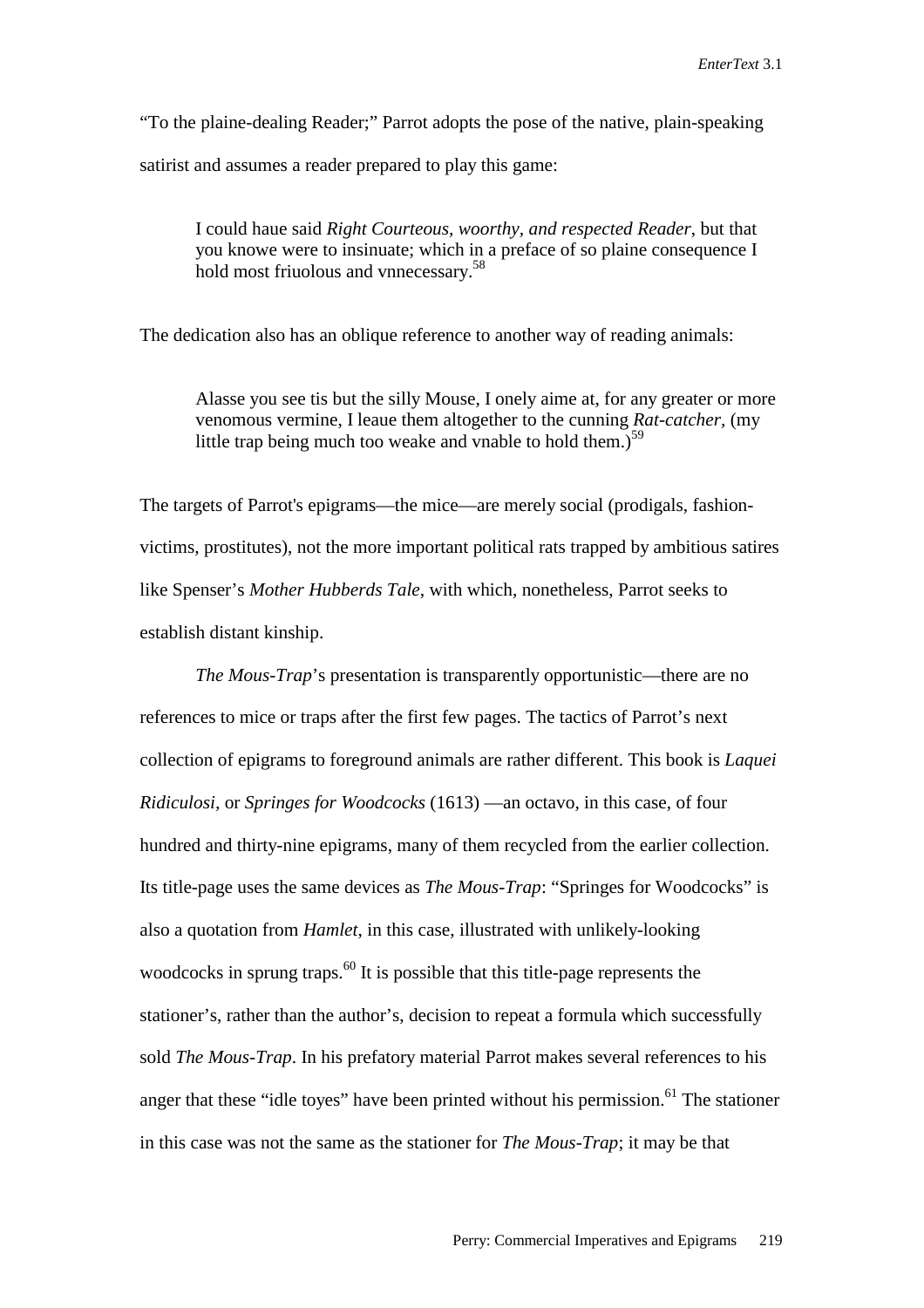*Springes for Woodcocks* is a genuine case of Wither's claim that stationers would market books under foolish, saleable titles, regardless of their author's feelings, and that the prefatory material represents Parrot's effort to dignify his lost text. To do so, he includes five verses and epistles, in Latin and in English. The Latin epistle is to the reader Parrot treats as his respected equal, "Lectori benigno, Scienti, & ignoto" (the kind, learned and unknown reader); the English epistle veers between submission towards "Courteous, Generous, and Scolasticke Readers" and hostility towards "illiterat and home-spun-Peasants." There is no affectation of attractive plainness here: Parrot declares aggressively, "I write not to the rusticke Rabblement."<sup>62</sup>

The categorisation by Bastard and Parrot of readers as "simple" and "Peasants," or "Caualyers" and "Scolasticke" is clearly inadequate for the purposes of social profiling. Fitzgeffrey, however, whose epigrams are very similar to Parrot's and Goddard's, but who does not use animal references, describes possible purchasers and buyers in detail. His desired reader is, predictably, a landed gentleman:

 Ye, ye, *Braue Gallants: Patrons* of liuely mirth: Ye, the young hopefull *Land-Lords* of the Earth: The youth of youth: That read most liberally, More out of *Pastime* then *necessity*. 63

Undesirable readers are peasants, mechanics, illiterate gulls, and, more interestingly, broken-down soldiers, shabby courtiers, and impoverished younger brothers. These latter categories are rejected not so much because of their class, but because of their personal failure. Jonson takes a similar approach, though his elitism is intellectual rather than social: he instructs the reader to take care to understand his book; he contemptuously rejects as readers "some clarke-like seruing-man / Who scarse can spell th'hard names: whose knight lesse can."<sup>64</sup> The solution to unpalatable readers proposed by Fitzgeffrey is an impossible dream, but one perhaps shared by the other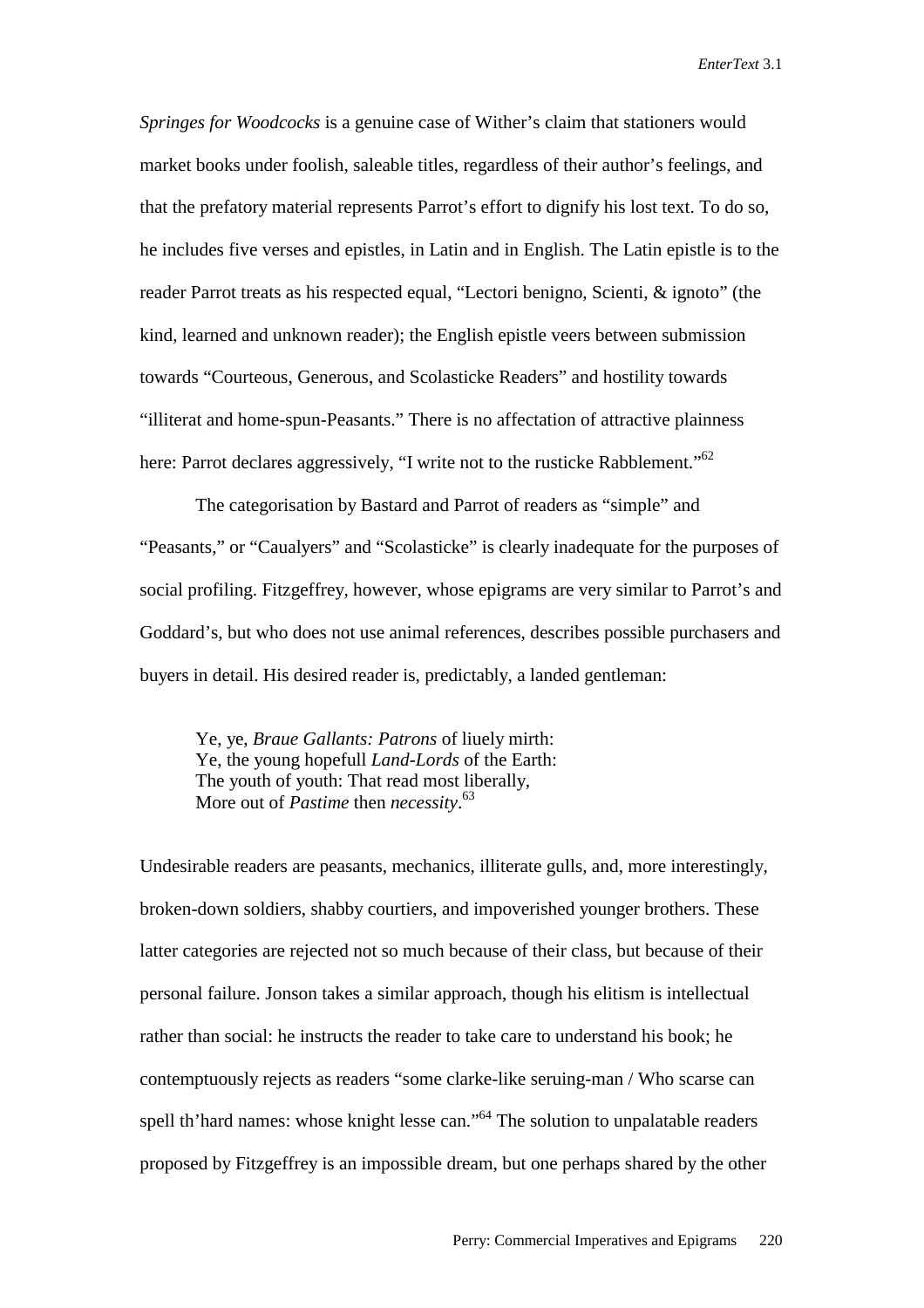epigrammatists: he envisages the stationer refusing to sell his book to undesirables, saying "*Hands off: It is not for your turne*."65 The key to author anxiety about anonymous, uncontrollable readers of the printed book may lie in the commercial transaction itself—a transaction mediated through the stationer, in what was in the process of becoming a mass market, engineered by the technology of print.

If Fitzgeffrey expresses the secret dream of the pedestrian epigrammatists of the 1610s, he also, maliciously, represents their nightmare. Railing at the intolerable number of books pouring off the presses, he includes the epigrams of Parrot, Freeman and John Davies of Hereford amongst those lower-caste quartos from which they tried so hard to distinguish themselves, and imagines them all ending up at a country fair or similar place:

 What poste pin'd *Poets* that on each base *Theame,* With Inuocations vexe *Apollo's* name. *Springes for Woodcockes: Doctor Merriman: Rub and a good Cast:* Taylor the *Ferriman.* Fennor, *with his* Vnisounding Eare word; *The vnreasonable Epigramatist of* Hereford: Rowland *with his* Knaues *a murniuall; Not worth the calling for, a fire burne em all:*  And number numberlesse that march (vntolde) Mongst *Almanacks* and *Pippins*, to be solde.<sup>66</sup>

A few copies of the books I have discussed in this study have survived (the British Library copy of the unsatisfactory *Springes for Woodcocks*, for example, is part of the precious core of the building, the King's Library). What became of the rest has not emerged; there is no way of knowing whether they were read by mechanics or by cavaliers, or by both. However, this article may have suggested ways in which they were presented in the marketplace, and how early seventeenth-century stationers and authors, however reluctantly, tried to shift product.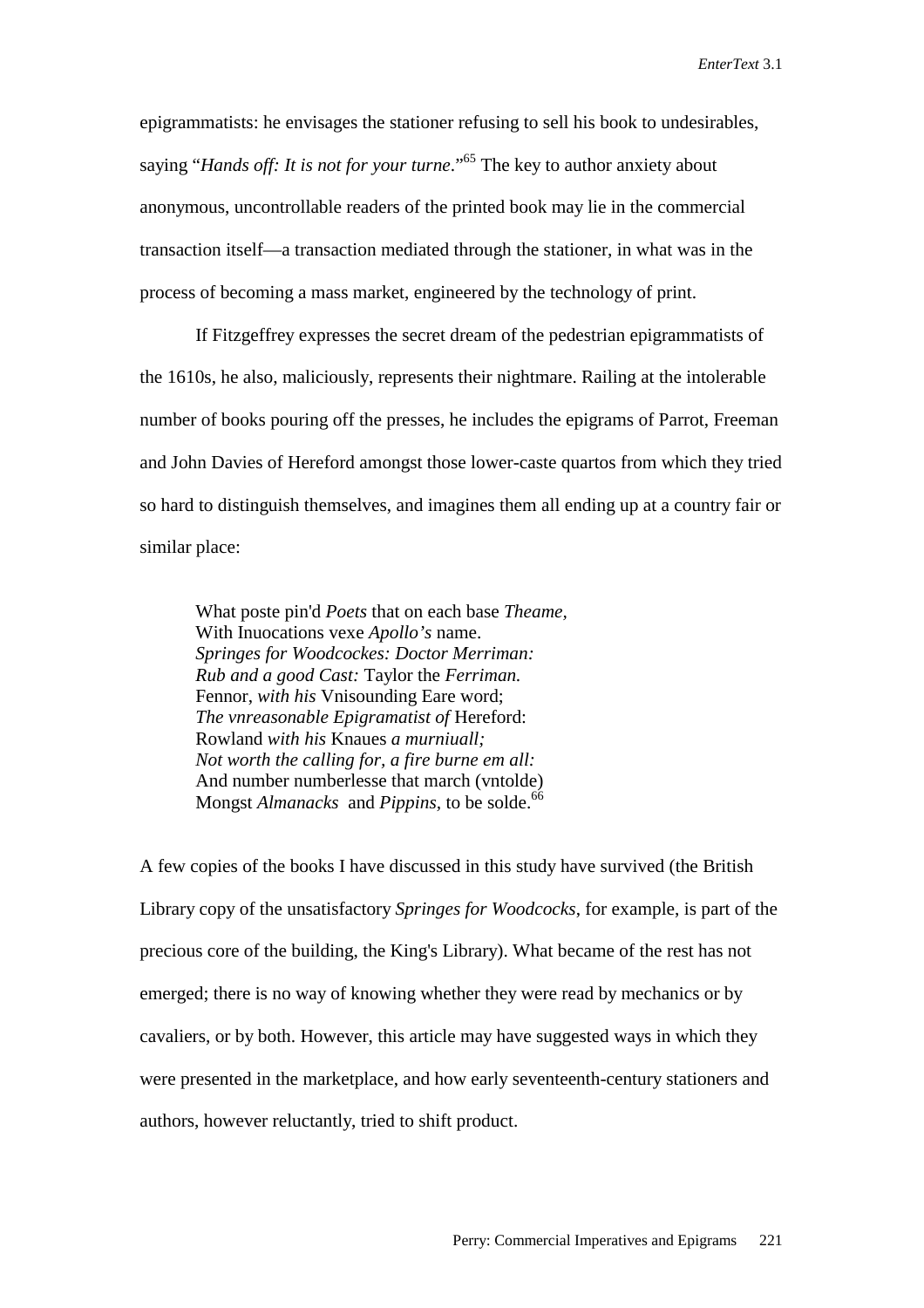## **Notes**

÷,

<sup>1</sup> William Goddard, *A Mastif Whelp with Other Ruff-Island-Lik Currs Fetcht from amongst the Antipedes. Which Bite and Barke at the Fantasticall Humorists and Abusers of the Time* (London, 1599); William Goddard, *A Neaste of Waspes Latelie Found out and Discovered in the Low-Countreys* (Dort, 1615; facs. Oxford: Clarendon Press, 1921); Henry Parrot, *The Mous-Trap* (London, 1606); Henry Parrot, *Laquei Ridiculosi, or Springes for Woodcocks* (London, 1613); Henry Parrot, *The Mastive, or Young-Whelpe of the Olde-Dogge* (London, 1615).

2 Thomas Bastard, *Chrestoleros. Seven Bookes of Epigrames* (London, 1598); Henry Fitzgeffrey, *Satyres and Satyricall Epigrams* (London, 1617).

 $3$  The notion of a clear divide between manuscript and print cultures, and the desire of authors who imagined themselves part of the elite to remain anonymous in print, was suggested by the formulation "the stigma of print," and prevailed for many years. See J. W. Saunders, "The Stigma of Print: A Note on the Social Bases of Tudor Poetry," *Essays in Criticism* 1(1951), 139-64. A more complex analysis of the relationships between early modern stationers, printers, authors, and readers in the marketplace, and how these entities are constructed in print, has been the focus of increasing critical and scholarly attention in recent years. See, for example, Arthur Marotti, *Manuscript, Print, and the Renaissance Lyric* (Ithaca and London: Cornell University Press, 1995); Alexandra Halasz, *The Marketplace of Print: Pamphlets and the Public Sphere in Early Modern England* (Cambridge: Cambridge University Press, 1997); Margaret J. M. Ezell, *Social Authorship and the Advent of Print* (Baltimore, MD: Johns Hopkins Press, 1999); Cecile M. Jagodzinski, *Privacy and Print: Reading and Writing in Seventeenth-Century England* (Charlottesville: University Press of Virginia, 1999).

4 Annabel Patterson, *Fables of Power: Aesopian Writing and Political History* (Durham, NC and London: Duke University Press, 1991).

5 Sir Thomas More, *A Dialogue of Comfort against Tribulation,* in *The Complete Works of St Thomas More,* eds. Louis L. Martz and Frank Manley, 13 vols. (New Haven and London: Yale University Press, 1976), 12.114.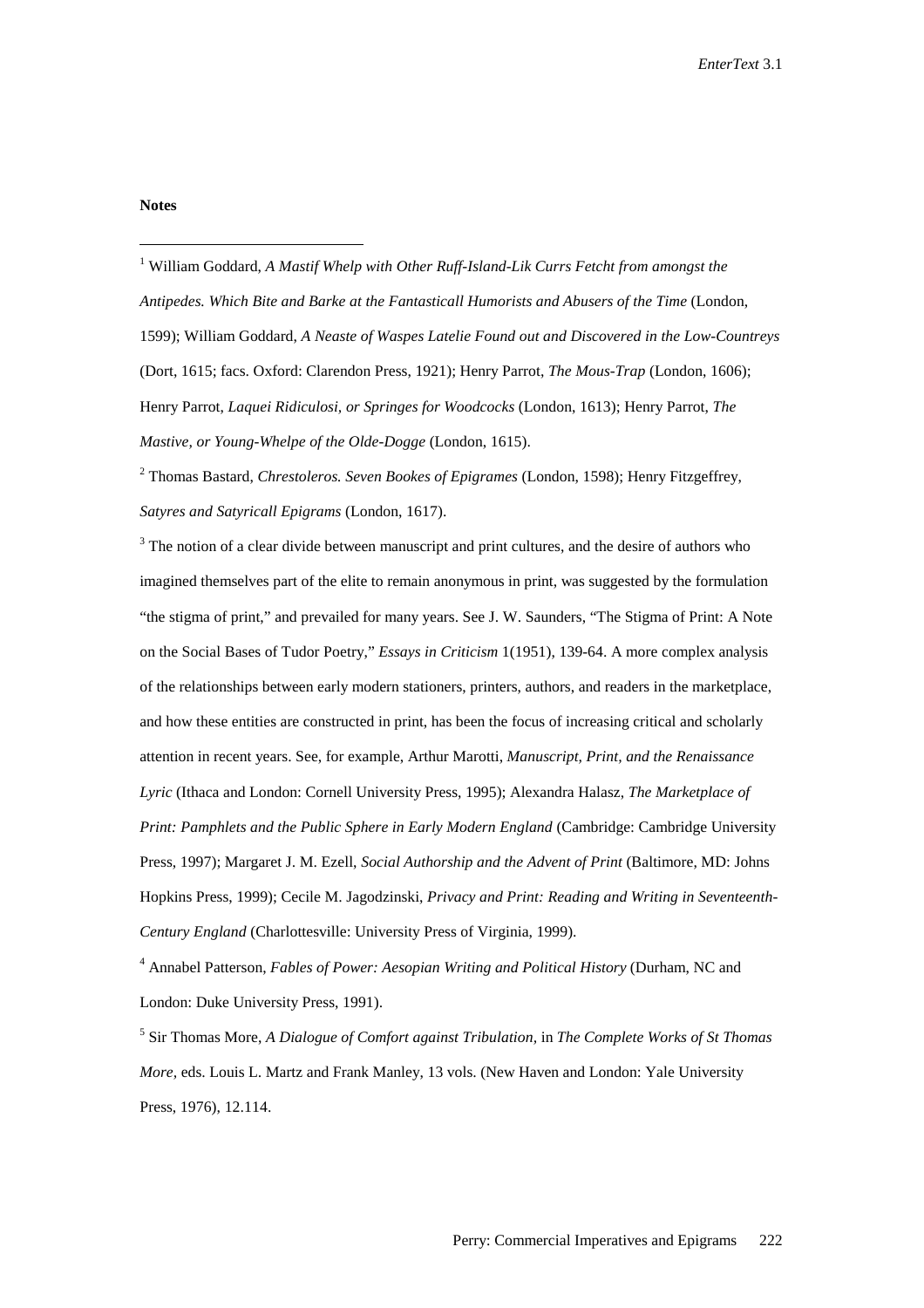6 Edmund Spenser, *Mother Hubberds Tale*, in *The Yale Edition of the Shorter Poems of Edmund Spenser*, eds. William A. Oram and others (New Haven and London: Yale University Press, 1989), 336.

i<br>Li

<sup>7</sup> Richard S. Peterson, "Laurel Crown and Ape's Tail: New Light on Spenser's Career from Sir Thomas Tresham," *Spenser Studies* 12 (1998), 14, 7.

<sup>8</sup> Peter de la Primaudaye, *The Second Part of the French Academie*, trans. T. B. (London, 1594), Ff2<sup>v</sup>. 9 John Dando and Harrie Runt, *Maroccus Extaticus, or Bankes Bay Horse in a Trance*, ed. E. F. Rimbault (London, 1843); Richard Carew, *A Herrings Tayle: Contayning a Poeticall Fiction of Divers Matters Worthie the Reading* (London, 1598); Thomas Cutwode [pseud.], *Caltha Poetarum, or The Bumble Bee* (London, 1599).

<sup>10</sup> *The History of Reynard the Fox: Translated from the Dutch Original by William Caxton, ed. N. F.* Blake, EETS O. S. 263 (London: Oxford University Press, 1970).

<sup>11</sup> *The Most Delectable History of Reynard the Fox. Newly Corrected and Purged from All Grossenesse, in Phrase and Matter* (London, 1620); Charles C. Mish, "Black Letter as a Social Discriminant in the Seventeenth Century," *Publications of the Modern Language Association of America* 68 (1953), 627-30.

<sup>12</sup> *The Shifts of Reynardine, the Son of Reynard the Fox, or A Pleasant History of his Life and Death*  $(London, 1684), A2<sup>v</sup>$ .

<sup>13</sup> T. A. Birrell, "The Influence of Seventeenth-Century Publishers on the Presentation of English Literature," in Mary-Jo Arn and Hanneke Wirtjes, eds., with Hans Jansen, *Historical and Editorial Studies in Medieval and Modern English* (Groningen: Wolters-Noordhoff, 1985), 166. The closest modern equivalents are back copies of the *London Review of Books* or the *Times Literary Supplement*: publishers know they are destined to be piled up in yellowing heaps until they are thrown out, so offer readers expensive binders in which to preserve them.

<sup>14</sup> Fitzgeffrey, G4; Marotti, 286-90, discusses the size and binding of books; Margaret Spufford, *Small Books and Pleasant Histories: Popular Fiction and Its Readership in Seventeenth-Century England* (London: Methuen, 1981), 48-50, discusses chapbooks recycled as waste-paper.

<sup>15</sup> *Oxford English Dictionary*, "pamphlet;" Halasz, 3, 14.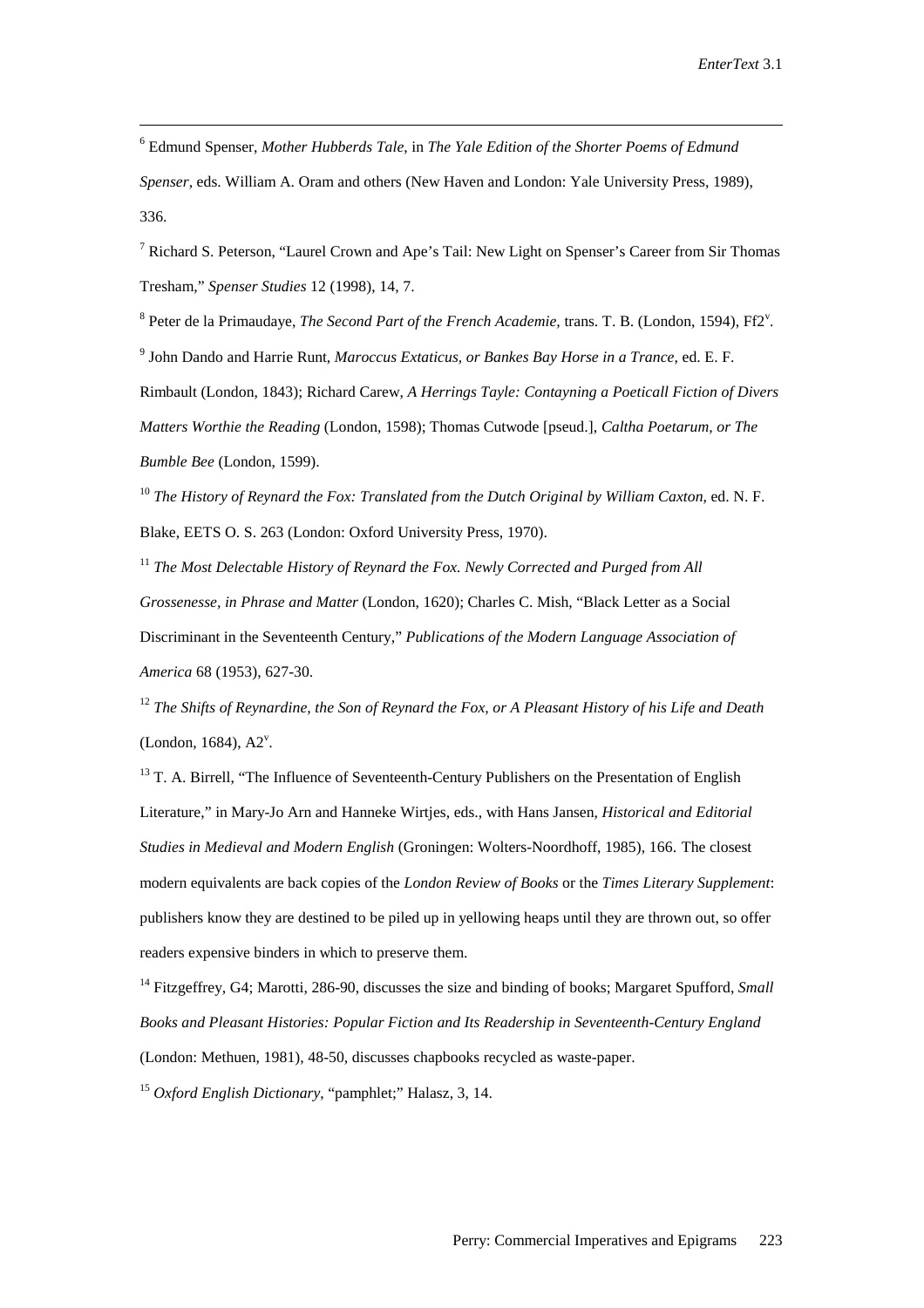16 Bastard, Lib.6, Ep.28; Peter Woodhouse, *Democritus his Dreame, or The Contentions betweene the Elephant and the Flea (1605),* ed. A. B. Grosart, Occasional Issues of Unique and Very Rare Books, 4 (Manchester, 1881), 5.

<sup>17</sup> Parrot, *Mastive*, A4<sup>v</sup>.

i<br>Li

<sup>18</sup> Roger Chartier, *The Cultural Uses of Print in Early Modern France* (Princeton, NJ: Princeton University Press, 1987), 181.

<sup>19</sup> Parrot, *Mastive*, A4<sup>v</sup>.

<sup>20</sup> Marjorie Plant, *The English Book Trade: An Economic History of the Making and Sale of Books*, 3<sup>rd</sup> ed. (London: George Allen and Unwin, 1974), 66-75; Birrell; Halasz, 23-27, 39-41.

21 George Wither, *The Schollers Purgatory* (London, 1624; facs. Amsterdam: Theatrum Orbis

Terrarum, 1977), 121-22.

 $22$  Plant, 73.

23 Bastard, Lib.6, Ep.28; Francis Johnson, "Notes on English Retail Book-prices, 1550-1640," *The Library*,  $5^{\text{th}}$  series, 5 (1950), 91-93.

24 H. S. Bennett, *English Books and Readers, 1603 to 1640: Being a Study in the History of the Book Trade in the Reigns of James I and Charles I* (Cambridge: Cambridge University Press, 1970), 228; Bastard, Lib.2, Ep.26.

<sup>25</sup> Parrot, *Mastive*, I4; Fitzgeffrey, E6<sup>v</sup>; Parrot, *Laquei*, A3-A4, A6-A7.

26 Elizabeth Eisenstein, *The Printing Press as an Agent of Change: Communications and Cultural* 

*Transformations in Early Modern Europe*, 2 vols. (Cambridge: Cambridge University Press, 1979),

1.121.

<sup>27</sup> Marotti, 326-27.

28 Saunders; Marotti, 34-35.

 $29$  Ibid., 135-37.

 $30$  Woodhouse, 5.

31 John Taylor, *The Water-Cormorant his Complaint* (London, 1622), A3; *Shifts of Reynardine*, 50.

 $32$  Richard Helgerson, "Milton Reads the King's Book: Print, Performance, and the Making of a Bourgeois Idol," *Criticism* 29(1987), 6.

33 Thomas Middleton, *Father Hubburds Tales*, in *The Works of Thomas Middleton*, ed. A. H. Bullen, 8 vols. (London, 1886), 8.54.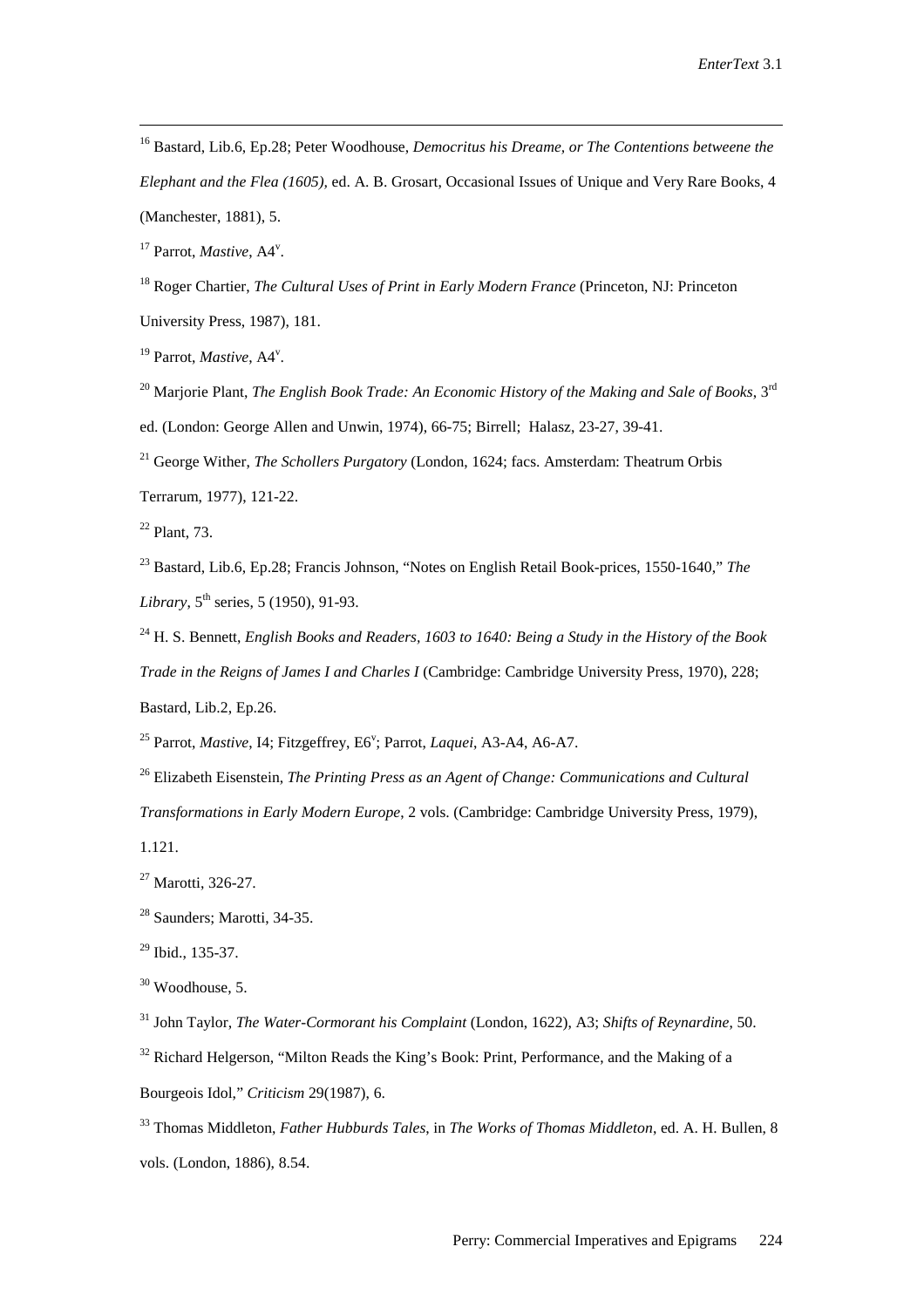<sup>34</sup> Keith Wrightson, " 'Sorts of People' in Tudor and Stuart England," in Jonathan Barry and Christopher Brooks, eds., *The Middling Sort of People: Culture, Society, and Politics in England, 1550 – 1800* (Basingstoke: Macmillan, 1994), 34.

35 Ibid., 44.

i<br>Li

36 Lawrence Manley, *Literature and Culture in Early Modern London* (Cambridge: Cambridge University Press, 1995), 422; Andrew Gurr, *Playgoing in Shakespeare's London* (Cambridge: Cambridge University Press, 1987), 49-52.

37 Manley, 372-74, 410.

38 Everard Guilpin, *Skialethia, or A Shadowe of Truth, in Certaine Epigrams and Satyres*, ed. D. Allen Carroll (Chapel Hill, NC: University of North Carolina Press, 1974); John Wilcox, "Informal Publication of Late Sixteenth-Century Verse Satire," *Huntington Library Quarterly* 13 (1949-50), 195- 97; Manley, 428; William Shakespeare, *Much Ado About Nothing*, 2.3.228, in *The Complete Works*, eds. Stanley Wells and Gary Taylor (Oxford: Clarendon Press, 1988).

39 Thomas Dekker, *The Gull's Hornbook*, ed. R. B. McKerrow (London: De La Mare Press, 1904), 43. <sup>40</sup> Parrot, *Mastive*, A3<sup>v</sup>.

41 Ben Jonson, *Conversations with William Drummond of Hawthornden*, in *Ben Jonson: The Man and his Work*, eds. C. H. Herford, Percy and Evelyn Simpson, 11 vols. (Oxford: Clarendon Press, 1925- 1952), 1.133; Bastard, Lib.6, Ep.28.

 $42$  Manley, 411.

43 John Weever, *Epigrammes in the Oldest Cut and Newest Fashion,* ed. R. B. McKerrow (London, 1911), 13.

44 Manley, 411, 430; Jonson, *Works*, 8: 25.

45 Joseph Loewenstein, "The Script in the Marketplace," *Representations* 12 (1985), 101.

46 Jonson, *Epigrammes*, in *Works*, 8.27-28.

<sup>47</sup> Parrot, *Mastive*, A4<sup>v</sup>; see also Saunders, 154-55, 159.

48 Jonson, *Works*, 8.28; Marotti, 242.

49 Alvin Kernan, *The Cankered Muse: Satire of the English Renaissance* (New Haven and London:

Yale University Press, 1959), 50-62; Goddard, *Mastif Whelp*, A<sup>v</sup>-A2, G4.

<sup>50</sup> Parrot, *Mastive*, A3-A3<sup>v</sup>.